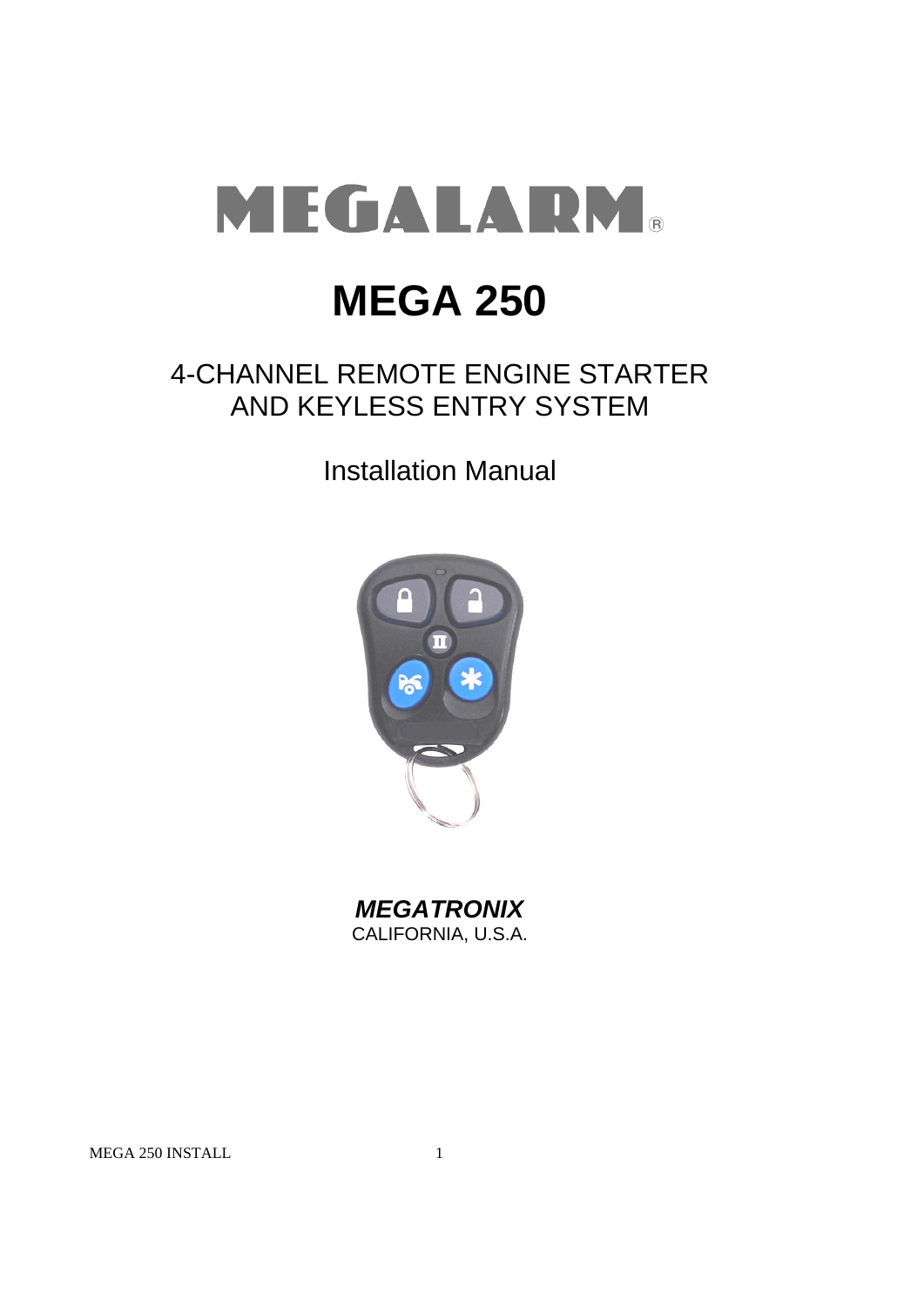### INTRODUCTION

### **INSTALLER WARNINGS**

This Remote Starter with Alarm System is designed to be installed on fuel injected vehicles with an automatic transmission ONLY.

- Never install this remote starter on a manual transmission vehicle.
- This system must be installed and wired through a safety switch it will not start in any forward or reverse gear.
- Some automatic transmission vehicle [mainly older GM vehicles with a purple starter wire] have a mechanical-type park safety switch instead of electrical safety switch. The mechanical type does not interrupt the starter circuit when the transmission is any gear and does not offer the 100% level of safety required for remote starting purposes. Therefore, our system should never be installed on any vehicle that uses a mechanical type park safety switch.
- Once you install this system, you must verify that the vehicle will not start any forward or reverse gear. Regardless of the type of vehicle.
- Read operation manual for operating and programming routine.
- Do not install any component near the brake, gas pedal or steering linkage.
- Some vehicles have a factory installed transponder immobilizer system that can severely complicate the installation. There is possibility that this system can not be installed on some immobilizer equipped vehicles.
- Most vehicles have an SRS air bag system. Use extreme care and do not probe any wires of the SRS system.
- Disconnect the car battery before connecting work on the vehicle.
- Check behind panels before drilling any holes. Ensure that no wiring harness or other components are located behind the panels that would otherwise be damaged.
- Use conventional crimp lock, bullet on any wiring. Poor wiring, i.e. taped joints will possibly introduce unreliability into the alarm system and may result in false alarms or incorrect operation.
- Install wiring neatly under carpets or behind trim to prevent possible damage to wires.
- For the wire operates the current more than 10A. We suggest soldering all connection point. Do not use crimp lock type connectors or wire nuts.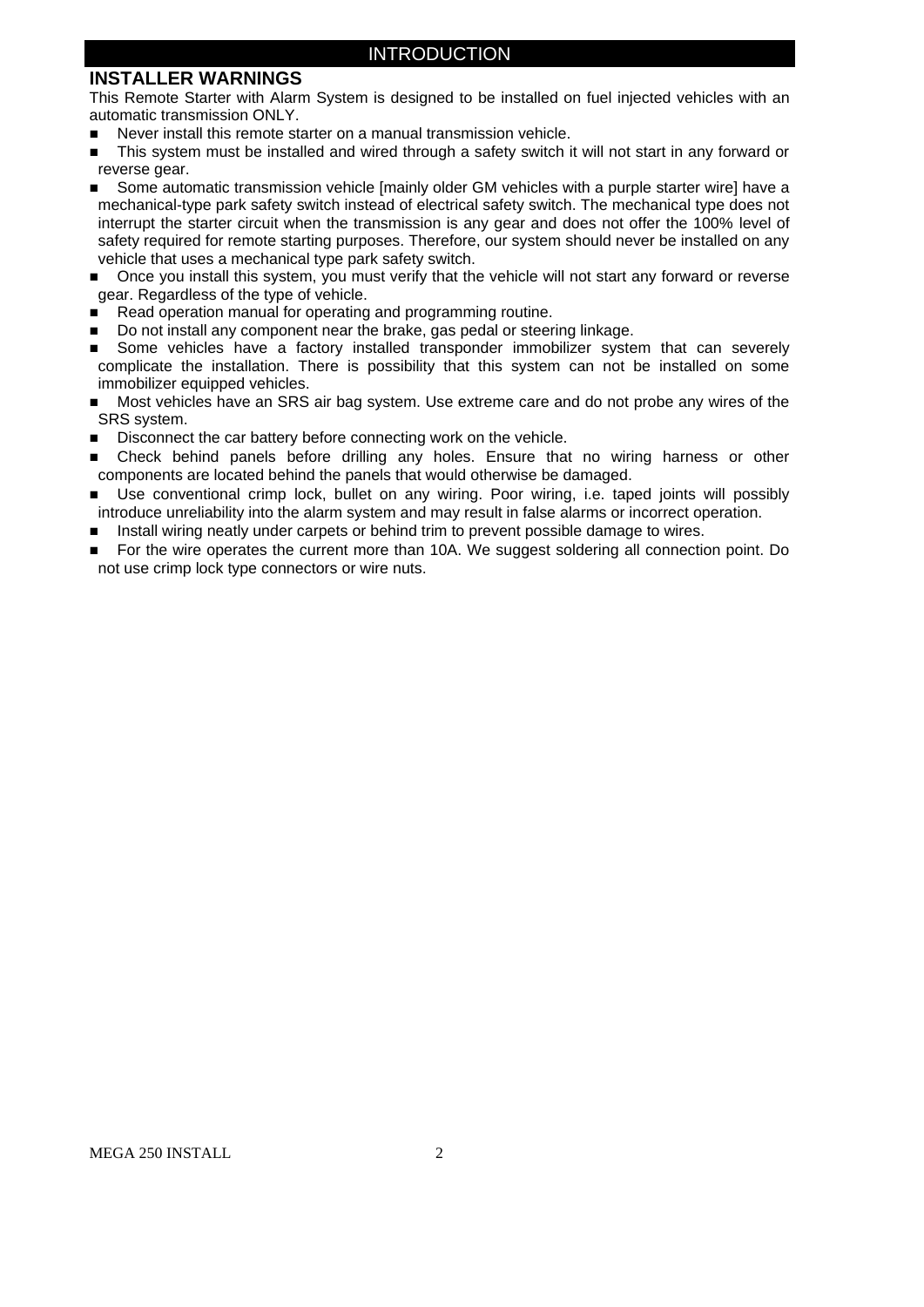### INSTALLATION DIAGRAM

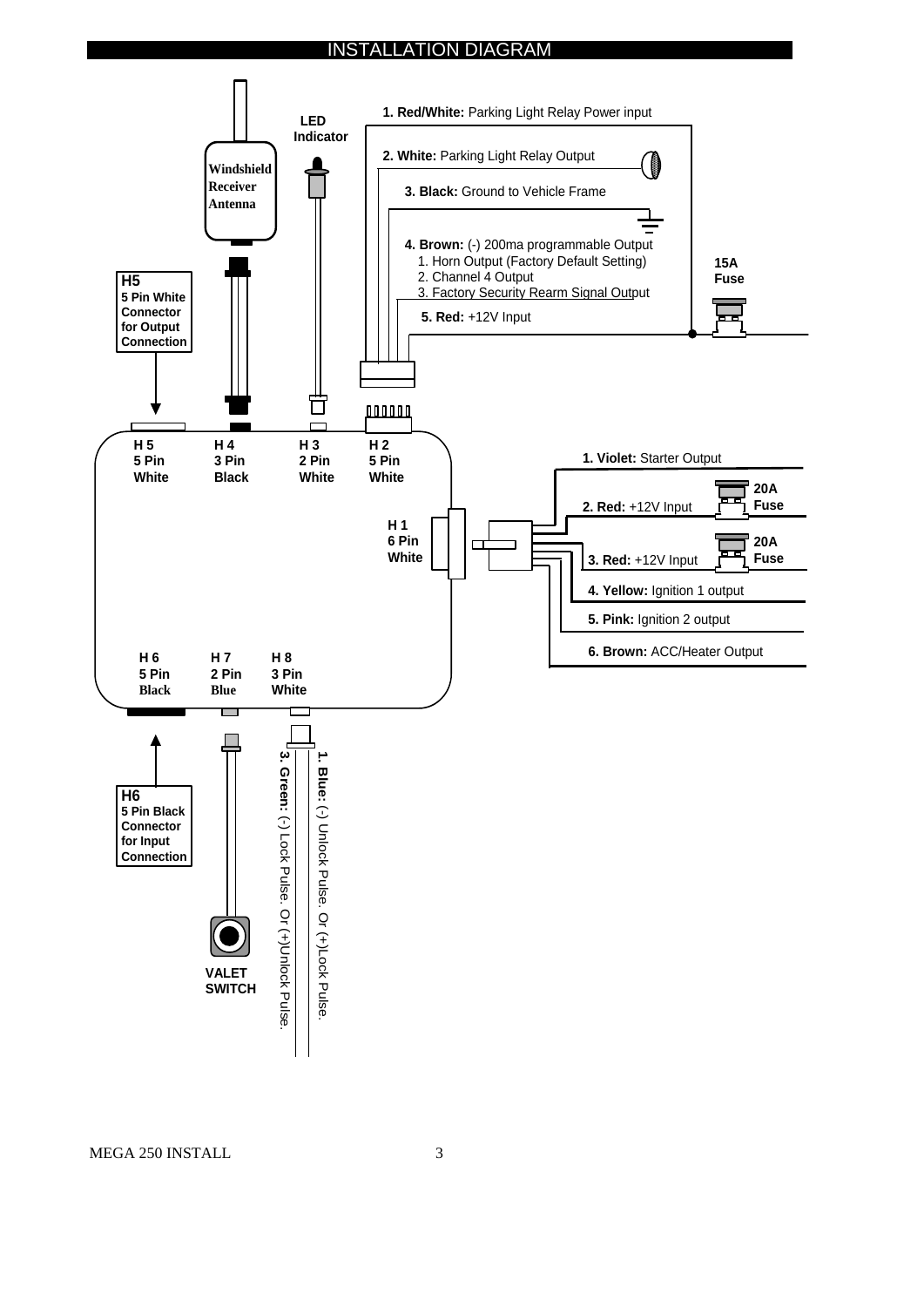### **#H5 5 PIN WHITE CONNECTOR FOR OUTPUT CONNECTION**



### **#H6. 5 PIN BLACK CONNECTOR FOR INPUT CONNECTION:**



**IMPORTANT NOTE:** Directly connect the H6/2 BLACK/WHITE wire to the "GROUND" when this wire is not used.

#### WIRING

Keep wiring away from moving engine parts, exhaust pipes and high-tension cable. Tape wires that pass through holes on the firewall to prevent fraying. Watches out sharp edges that may damage wires and causes short circuit.

CAUTION: Do not connect the wire harness to control module until all wiring to vehicle is complete.

### **H1: 6 PIN HEAVY GAUGE WIRING CONNECTION:**

Remember that the system does to start a vehicle is duplicate the functions of the ignition key switch! Below, we will explain the three basic functions of the ignition switch. Since this installation will require analysis of the ignition switch functions, we recommend making the three connections below at the ignition switch harness directly.

#### H1/1. Violet Wire—Starter Output

Careful consideration for the connection of this wire must be made to prevent the vehicle from starting while in gear. Understanding the difference between a mechanical and an electrical Neutral Start Switch will allow you to properly identify the circuit and select the correct installation method. In addition you will realize why the connection of the safety wire is required for all mechanical switch configurations.

Failure to make this connection properly can result in personal injury and property damage.

In all installations it is the responsibility of the installing technician to test the remote start unit and assure that the vehicle can not start via RF control in any gear selection other than park or neutral.

In both mechanical and electrical neutral start switch configurations, the connection of the VIOLET wire will be made to the low current start solenoid wire of the ignition switch harness. This wire have +12 volts when the ignition switch is turned to the "START" (CRANK) position only. This wire have 0 volts in all other ignition switch positions.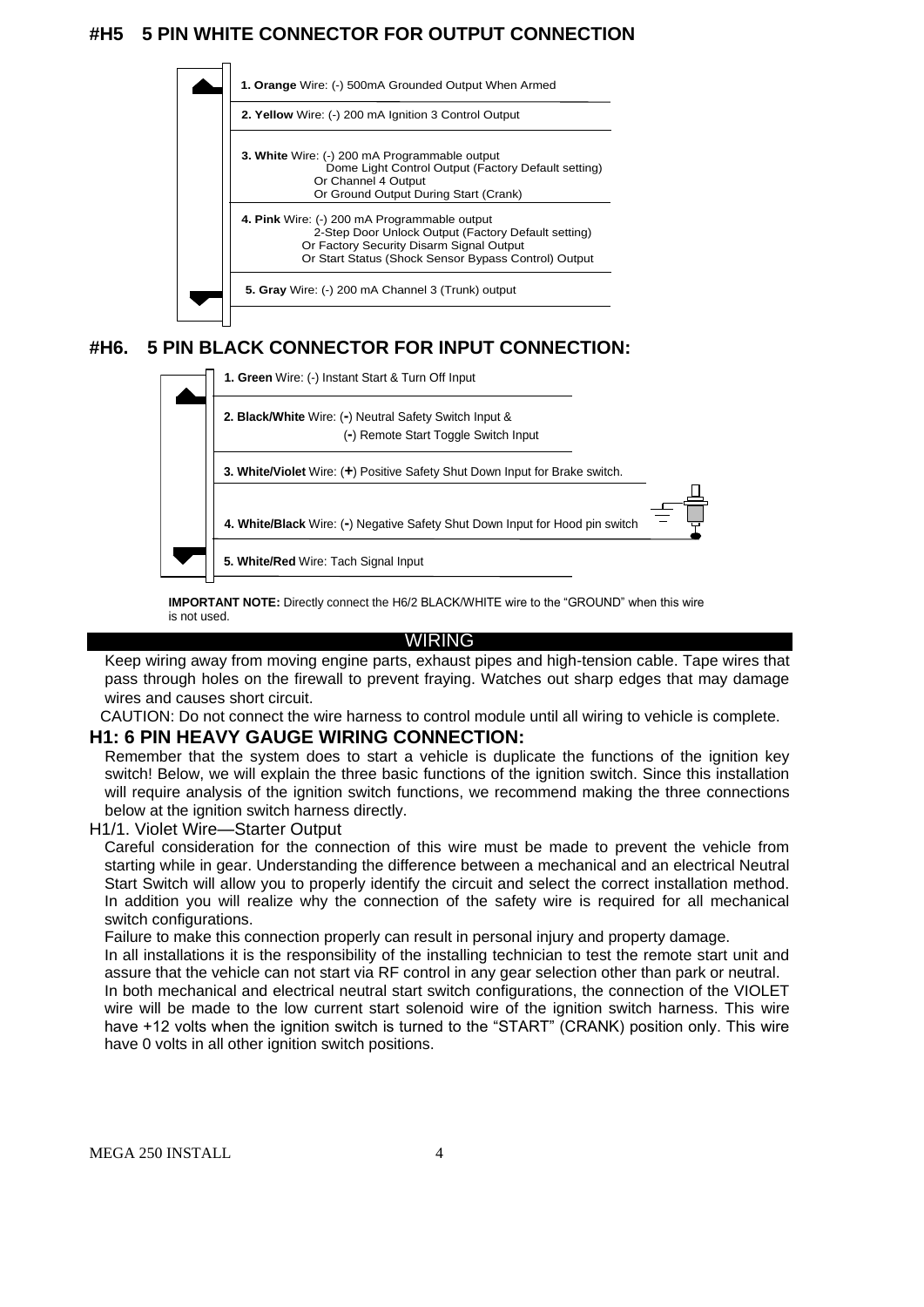NOTE: This wire must be connected to the vehicle side of the starter cut relay (when used). For the electrical neutral switch configuration, this connection must be made between the starter inhibit relay (when used) and the neutral safety switch as shown in the following diagram.

Failure to connect this wire to the ignition switch side of the neutral safety switch can result in personal injury and property damage. SEE NEUTRAL START SAFETY TEST FOR FURTHER DETAILS.



H1/2 & H1/3. Red Wire (2)-- +12V Power Input

Remove the two 20A fuses prior to connecting these wires and do not replace them until the satellite has been plugged into the control module. These wires are the source of current for all the circuits the relay satellite will energize. They must be connected to a high current source. Since the factory supplies (+) 12V to the key switch that is used to operate the motor, it is recommended that these wires be connected there.

Note: If the factory supplies two separate (+) 12V feeds to the ignition switch, connect one RED wire of the satellite to each feed at the switch.

H1/4. Yellow Wire – Ignition 1 Output

Connect the YELLOW wire to the ignition 1 wire from the ignition switch. The ignition wire should receive "12 volts" when the ignition key is in the "ON" or "RUN" and "START" or "CRANK" position. When the ignition is turned "OFF", the ignition wire should receive "0" voltage.. **The YELLOW wire must be connected.**

H1/5. PINK Wire – Ignition 2 Output

Some vehicles have [2] ignition wires that must be power. Connect the PINK wire to the ignition 2 wire from the ignition switch. The ignition wire should receive "12 volts" when the ignition key is in the "ON" or "RUN" and "START" or "CRANK" position. When the ignition is turned "OFF", the ignition wire should receive "0" voltage. If the PINK wire is not used, cap the end of the wire.

H1/6. Brown Wire –Accessory Output (Heater /ACC Output)

Connect the BROWN wire to the accessory wire in the vehicle that powers the climate control system.

An accessory wire will show + 12 volts when the ignition switch is turned to the "ACCESSORY" or "ON" and "RUN" positions, and will show 0 Volts when the key is turned to the "OFF" and "START" or "CRANK" position. There will often be more than one accessory wire in the ignition harness. The correct accessory wire will power the vehicle's climate control system. Some vehicle may have separate wires for the blower motor and the air conditioning compressor. In such cases, it will be necessary to add a relay to power the second accessory wire.

### **H2: 5 PIN WIRE HARNESS:**

H2/1. RED / WHITE Wire –PARKING LIGHT RELAY INPUT --

The RED/WHITE wire is the input to the flashing parking light relay. The connection of the RED/WHITE wire will determine the output polarity of the flashing parking light relay.

If the vehicle you are working on has +12volt switched parking lights, you don't need connect this wire. This wire already connected to +12volt.

If the vehicle's parking lights are ground switched, cut the RED/WHITE wire, connect the RED/WHITE wire to chassis ground.

H2/2. WHITE Wire -- PARKING LIGHT RELAY OUTPUT (+12 V 10A OUTPUT) --

Connect the WHITE wire to the parking light wire coming from the headlight switch. Do not connect the WHITE wire to the dashboard lighting dimmer switch. (Damage to the dimmer will result). The limitation of the WHITE wire is 10 AMP max. Do not exceed this limit or damage to the alarm and parking relay will result.

H2/3. BLACK Wire -- SYSTEM GROUND –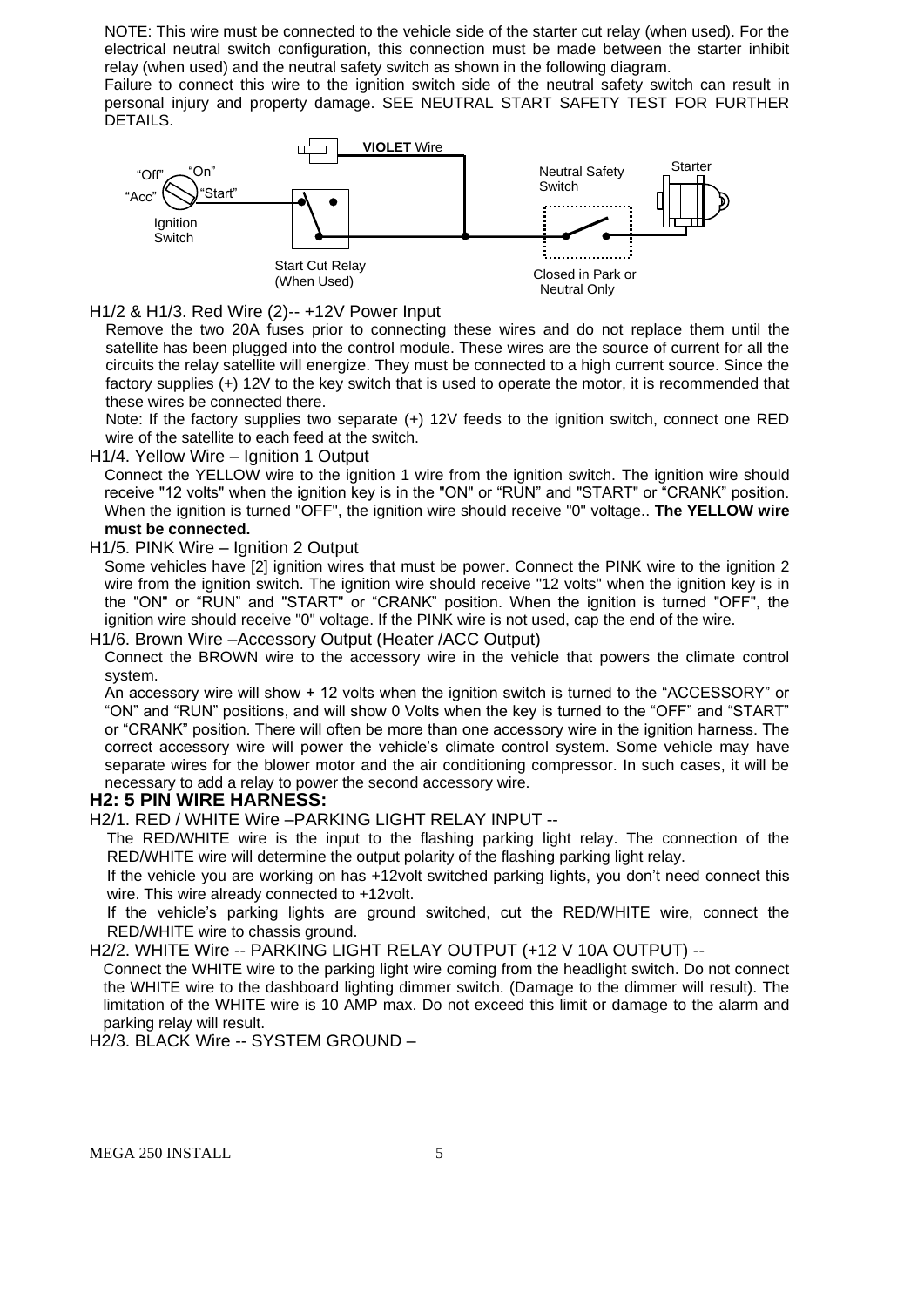This is main ground connection of the alarm module. Make this connection to a solid section of the vehicle frame. Do not connect this wire to any existing ground wires supplied by the factory wire loom, make the connection to the vehicle's frame directly.

H2/4. BROWN Wire – (-) 200mA PROGRAMMABLE OUTPUT (See Alarm Feature **I - 4** Programming)

HORN OUTPUT – (Factory Default Setting)

This wire is provided to use the existing vehicle's horn as the alarm system's optional's warning audible device. It's a transistorized low current output, and should only be connected to the low current ground output from the vehicle's horn switch.

CHANNEL 4 OUTPUT– (See Alarm Feature **I - 4** Programming)

Press  $\Box$  and  $\triangleright\hspace{-3.8mm}$  buttons at the same time to remote control the optional electrical device. The device will 'on' when the button(s) press continuously, and 'off' when the button(s) released.

FACTORY SECURITY REARM SIGNAL OUTPUT– (See Alarm Feature **I - 4** Programming) This wire is designed to rearm a factory installed security system. This wire will supply a pulse whenever the remote start times out or is shut down using the transmitter and remote door locking.. H2/5. RED Wire -- SYSTEM POWER (+12V CONSTANT) --

The RED wire supplies power to the system. Connect this wire to a constant +12 volt source.

### **H3. 2 PIN WHITE CONNECTOR FOR THE LED STATUS INDICATOR:**

The led indicator status should be mounted in a highly visible area such as top of the dashboard, on top of the shifter console or on dashboard face. Leave at least 6mm space behind the mounting location for LED housing. Once a suitable location is chosen, drill a 6mm hole. Run the LED wires through the hole then press the 2 pin LED housing into the place. Route the LED wires to the control module.

### **H4. BLACK 3-PIN CONNECTOR. – Windshield Receiver /Antenna**

The windshield receiver/antenna mounts on the windshield (Inside). We suggest you mount it on the lower left or upper left-hand side of windshield.

Warning! Do not mount in such a manner that it obstructs the driver's view.

- The receiver/antenna whip must be vertical.

- Remove the protective tape backing.
- Carefully align the receiver/antenna and apply to windshield.
- Route the black connector wire behind the trim and connect to receiver/antenna.
- Connect the other end to the control module.
- Special considerations must be made for windshield glass as some newer vehicles utilize a metallic shielded window glass that will inhibit or restrict RF reception. In these vehicles, route the windshield receiver/antenna module away from metallic shielded window glass as far as possible.

### **H5: 5-PIN MINI WHITE CONNECTOR WIRE HARNESS:**

H5/1 ORANGE Wire – (-) 500ma GROUNDED OUTPUT WHEN ARMED --

This wire will become grounded when the alarm is armed. The current capacity of this wire is 200mA. This output can control starter disable, when an intrusion is detected and the system is triggered. The vehicles prevent from any unauthorized starting.



H5/2. YELLOW Wire:- (-) 200ma IGNITION 3 OUTPUT–

This wire provides a 200mA (-) ground output that becomes active 4 seconds before the remote start unit initialize, and remains grounded while running.

#### **Ignition 3 output:**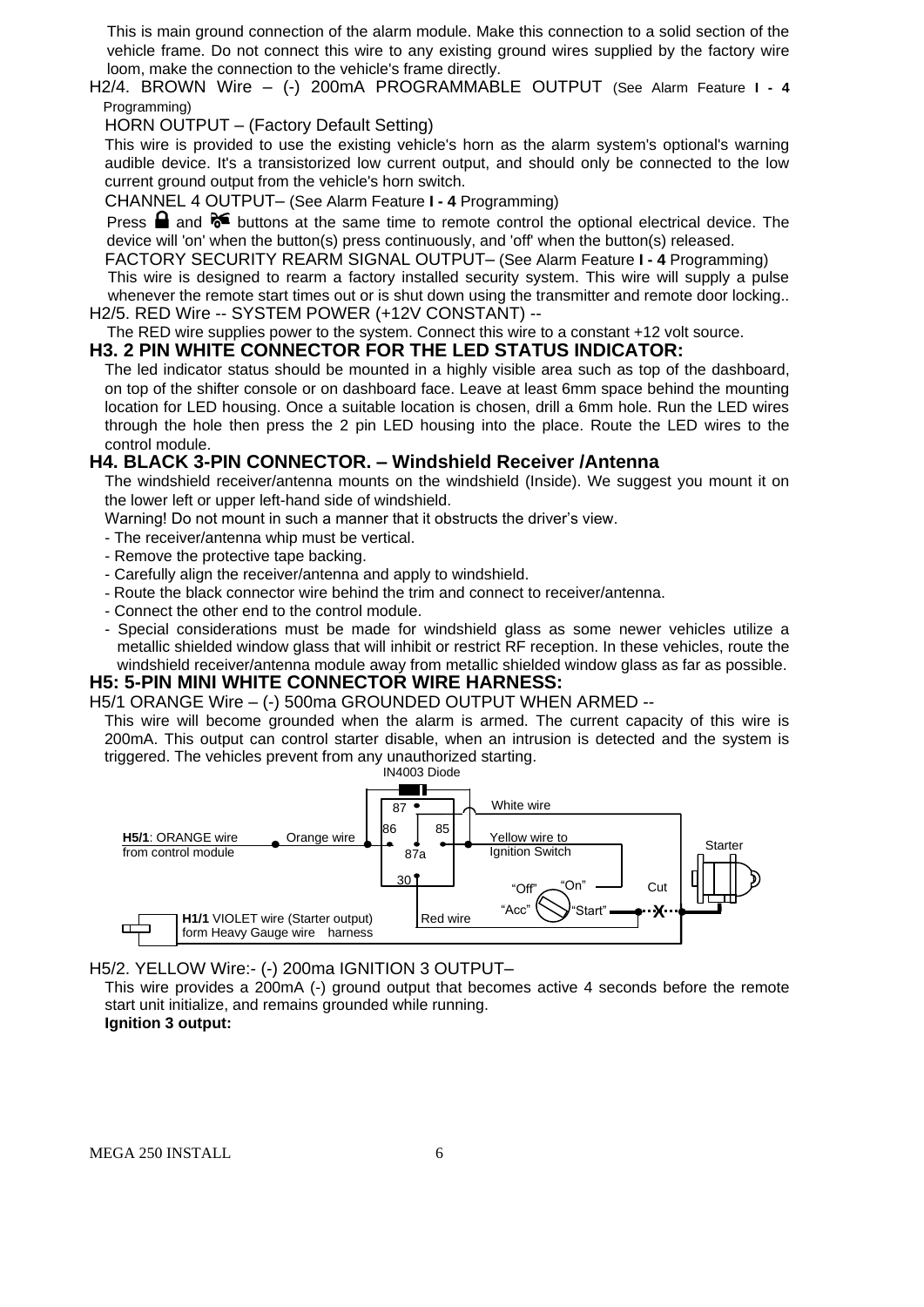Some newer vehicles use a third ignition wire which is required to start and keep the vehicle's engine running. If this is the case, wire an IGN 3 relay (not supplied) as shown below: Do not connect any vehicle circuits together, they

are isolated for a resaon.



#### **Transponder interfacing using relay:**

If the vehicle has transponder system installed, you will need to by-pass the system while the vehicle is operating under the control of the Remote Start Unit. To do this:

- 1. You will need a transponder key that's already programmed to the vehicle.
- 2. Remove the trim around the ignition switch.
- 3. Wrap a thin (28 30awg) wire tightly around ignition switch 6 to 8 times and secure it.
- 4. About 6"down line make another loop of approximately 2"diameter.
- 5. Place the key inside this loop and secure it to the loop.
- 6. Connect on end of the (28 30awg) wire to pin (87) of the relay module.
- 7. Connect the other end of the loop wire to Pin (30) of relay module.
- 8. Connect the pin (86) of the relay module to the ignition wire from the ignition switch.
- 9. connect the pin (85) of the relay module to the H5/2 Yellow wire of 5-pin mini white connector.



#### **GM VATS KEY OVERRIDE:**

If the vehicle has the General Motor VATS system installed, you will need to by-pass the system while the vehicle is operating under the control of the Remote Start Unit. To do this:

- 1. Measure the resistance of the resistor pellet on the ignition key then select a resistor within 5% of the key's value.
- 2. Locate the pair of VATS wires in the vehicle, usually a pair of thin gauge wires running from the ignition switch to the VATS control module.
- 3. Connect the YELLOW wire from Remote Start Unit to TERMINAL #85 of an external relay. Connect terminal #86 of the relay to a fused +12 volt.
- 4. Cut (#1) wire (as shown), and connect the ignition switch side of the cut wire to terminal #87a of the relay. Connect the other side of the (#1) wire to terminal #30.
- 5. Connect the previously selseced resistor from terminal #87 to the second(#2) wire (as shown).



H5/3. WHITE Wire – (-) 200ma PROGRAMMABLE OUTPUT(See Alarm Feature **I - 4** Programming)

DOME LIGHT CONTROL OUTPUT (Factory Default Setting)—

This wire becomes grounded when the dome light controls circuit active. The current capacity of this wire is 200mA. This wire can control the operation of the interior lights. An optional 10 Amps relay can be used to this system for interior lights operation.

a). Upon disarming, the interior lights will remain on for 30 seconds.

b). If the vehicle is violated, the interior light will flash for the same duration as the siren.

CHANNEL 4 OUTPUT– (See Alarm Feature **I - 5** Programming)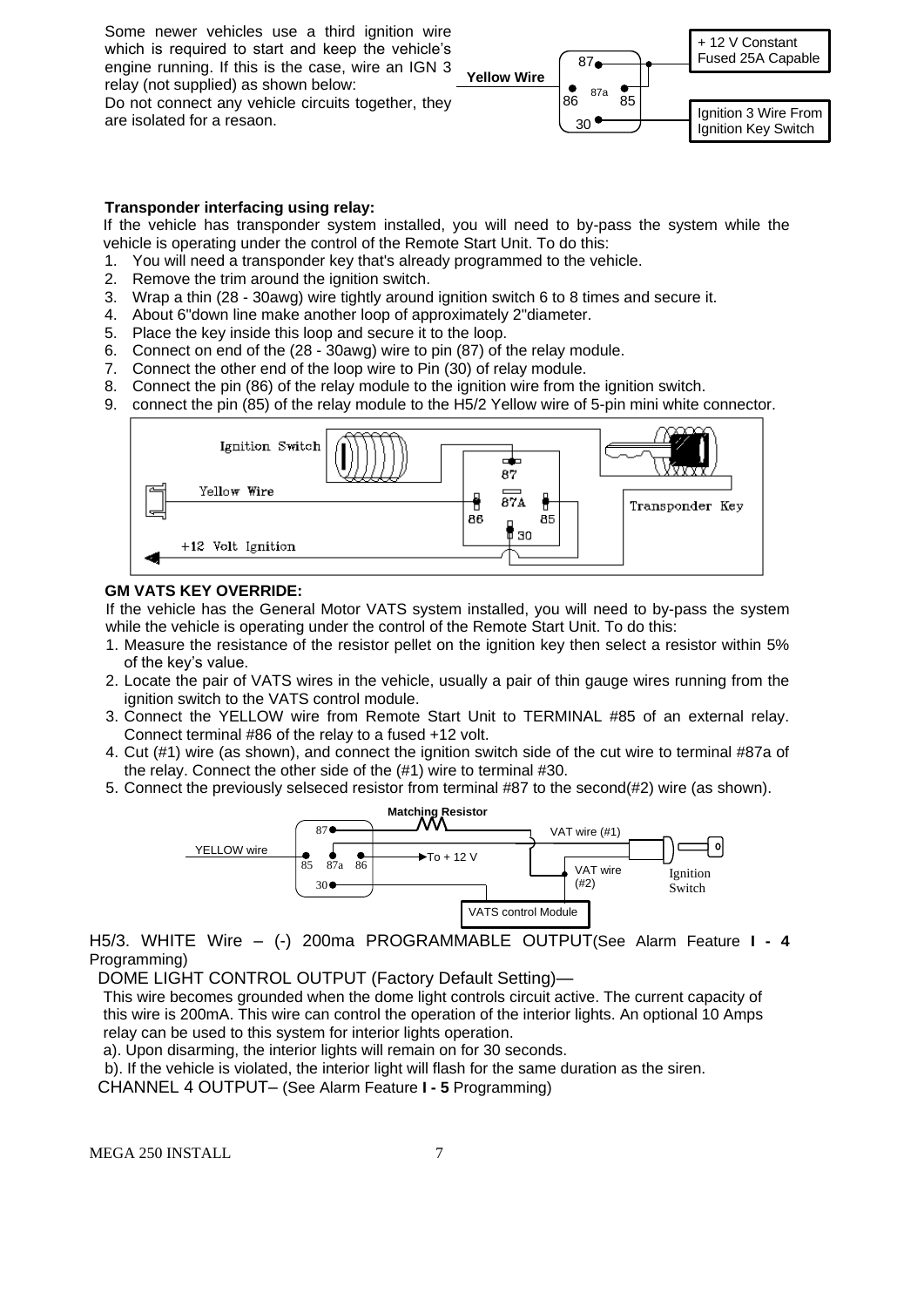Press  $\Box$  and  $\triangleright$  buttons at the same time to remote control the optional electrical device. The device will 'on' when the button(s) press continuously, and 'off' when the button(s) released.

GROUND OUTPUT DURING START (CRANK) – (See Alarm Feature **I - 5** Programming) This wire will provide a 200mA ground output while the starter output of the remote start unit is active. This output can be used to activate the Crank Low/Bulb Test wire found in some GM vehicles. This wire is also referred to as the ECM wake up wire in some vehicles.

H5/4. PINK Wire – (-) 200ma PROGRAMMABLE OUTPUT(See Alarm Feature **I - 3** Programming)

#### 2 STEPS UNLOCK OUTPUT (Factory Default Setting) --

The 2 steps unlock feature will work for the most fully electronic door lock circuit. The vehicle must have an electronic door lock switch (not the lock knob or key switch), which locks and unlocks all of vehicle's doors. When wired for this feature, press the disarm (or unlock) button one time will disarm the alarm and unlock the driver's door only. If, press disarm (or unlock) button two times within 3 seconds, the alarm will disarm and all doors will unlock.

#### FACTORY SECURITY DISARM SIGNAL OUTPUT –

This wire is designed to disarm a factory installed security system. This wire sends a negative (-) 1 seconds pulse upon a remote start and remote door unlocking. Some factory systems must be disarmed to allow remote starting. In most cases, this wire may be connected directly to the factory alarm disarm wire. The correct wire will show nagative ground when the key is used to unlock the doors or trunk. This wire is usually found in the kick panel area in the wiring harness coming into the car body from the door.

START STATUS (Shock Sensor Bypass Control) OUTPUT–

This wire is designed to by-pass shock sensor module. This wire will supply an output at all times the remote start is operating plus an additional 3 seconds after the remote start unit turn off.

H5/5 . GRAY Wire – (-) 200ma CHANNEL 3 (TRUNK) OUTPUT

This will become a 1 second pulse ground by activate channel 3 on transmitter for two seconds, the current capacity of this wire is 200 mA. This feature allows you to remote control trunk release or other electric device.

### **H6: 5 PIN MINI BLACK CONNECTOR :**

H6/1. GREEN Wire – (-) INSTANT START & TURN OFF INPUT – (See Alarm Feature **II – 4** Programming)

This wires activates and turns off the remote starter each time it sees a momentary ground signal. Normally only used for testing during installation or when activating the module from an after-market system.

H6/2. BLACK/WHITE Wire - (-) Remote Start Enable Toggle Switch Input -

— (-) Neutral Safety Switch Input —

When the BLACK/WHITE wire is grounded, the remote start unit is operable. When this wire is open from ground, the remote start is disable.

- 1. The optional "remote start toggle switch" can be added on to temporarily disable the Remote Start Device, it can prevent the vehicle from being remote started accidentally. This feature is useful if the vehicle is being serviced or stored in an enclosed area. To disable the remote start, move the optional remote start enable toggle switch to the OFF position. To enable the remote start, move the optional remote start enable toggle switch to the ON position.
- 2. If needed, This wire can connect to the PARK/NEUTRAL switch in the vehicle. (See the TESTING YOUR INSTALLATION GUIDE)

#### **IMPORTANT NOTE: Directly connect the BLACK/WHITE wire to the "GROUND" when this wire is not used.**

### H6/3. WHITE/VIOLET Wire – POSITIVE SAFETY SHUT DOWN INPUT

This wire provides an instant shutdown for the remote start, whenever it gets +12volts. If the brake lights switch in the vehicle switches +12 volts to the brake light circuit, connect this wire to the output side of the brake switch. This will allow the remote start to shut down if an attempt is made to operate the vehicle without the key while running under the control of the remote start. In most vehicles, in order to shift gear, the brake pedal must be depressed. The brake input will in turn cause the remote start unit to shut off. See below diagram.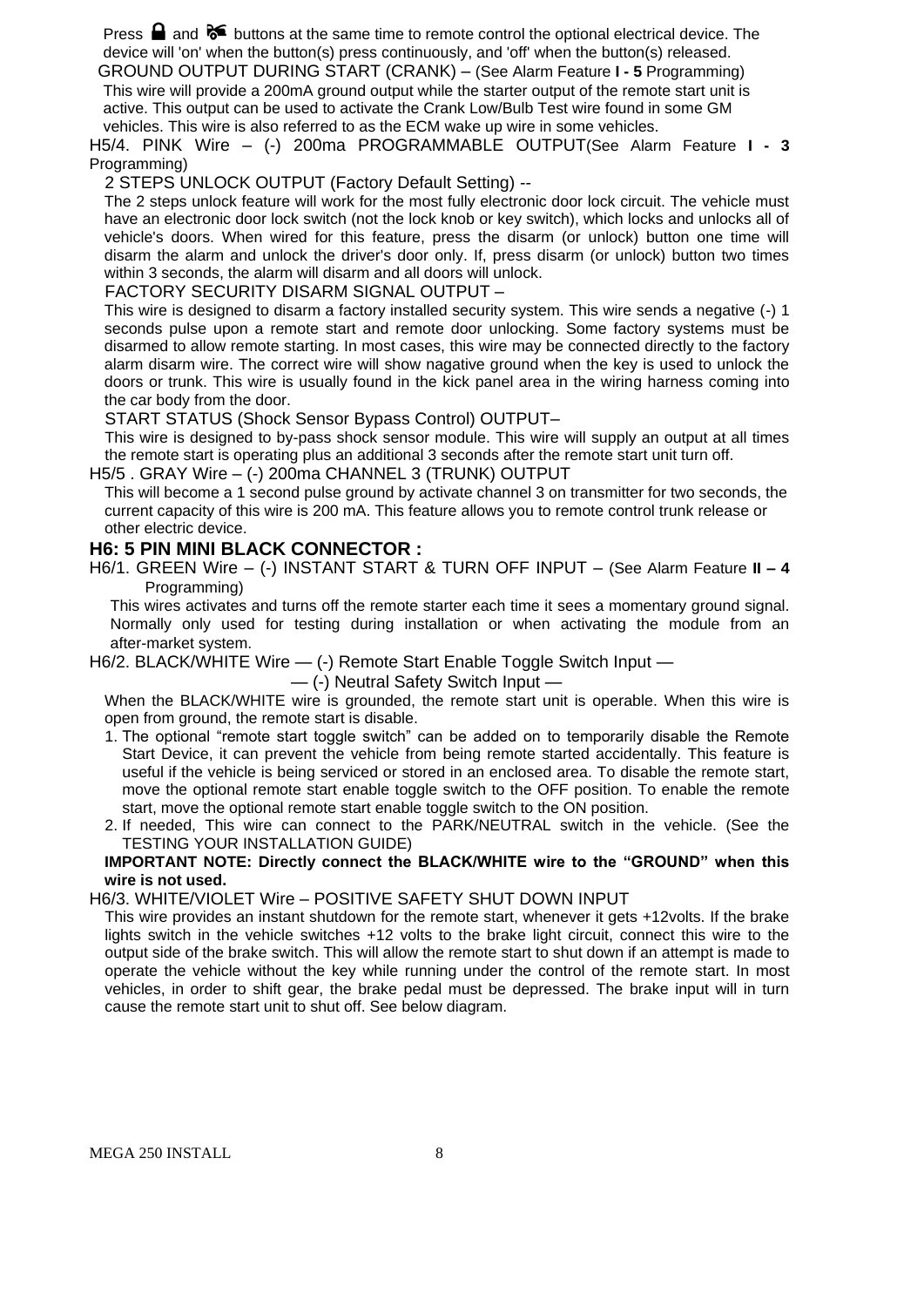

H6/4. WHITE/BLACK Wire – NEGATIVE SAFETY SHUT DOWN INPUT --

The WHITE/BLACK wire provides an instant shutdown for the remote start, whenever it is grounded. Connect the wire to the hood pin switch previously installed. This wire must be routed though a grommet in the firewall and connected to the hood pin switch.

**Important!** This connection is a safety wire and must be connected as shown and tested as specifiled. Failure to do so may result in personal injury or property damage. See detail of wiring in the following diagram. This wire may also be used if the vehicle brake light circuit switches ground to the brake lights. An isolation diode must be used for ground switched brake light circuits and must be connected to the output of the brake switch.



H6/5. WHITE/RED Wire —Tach Signal connection—

Note: You should connect this wire if you program the Start Feature **II – 2** to "Engine checking TACH." otherwise do not connect this wire and tape the end.

Note: No connection of this wire is required, if you use the voltage or timer checking type mode.

This input provides the remote start system with information about the engine's revolutions per minute (RPM). It can be connected to the negative side of the coil in vehicle with conventional coils. In multi-coil and high energy ignition system locating a proper signal may be more difficult. Once connected, to test for a tachometer wire, a multi-meter capable of test AC voltage must be used. The tachometer wire will show between 1V and 6V AC at idle, and will increase as engine RPM increases. In multi-coil ignition system, the system can learn individual coil wire. Individual coil wires in a multi-coil ignition system will register lower amounts of AC voltage. Also, if necessary, the system can use a fuel injector control wire for engine speed sensing. Common locations for a tachometer wire are the ignition coil itself, the back of the gauges, engine computers, and automatic transmission computers.

IMPORTANT! Do not test tachometer wires with a test light or logic probe. The vehicle will be damaged.

How to find a tachometer wire with your multi-meter

1. Set the ACV or AC voltage (12V or 20V is fine.)

2. Attach the (-) probe of the meter to chassis ground.

3. Start and run the vehicle.

4. Probe the wire you suspect of being the tach. wire with the red probe of the meter.

5. If this is the correct wire the meter will read between 1V and 6V.

#### **IMPORTANT NOTE: You must program the "Tach Signal" before trying to remote start. H7. 2 PIN BLUE CONNECTOR FOR THE VALET SWITCH:**

Select a mounting location for the switch that is easily accessible to the driver of the vehicle. The switch does not have to be concealed, however, concealing the switch is always recommended, as this provides an even higher level of security to the vehicle. Mount the valet switch in a hidden but accessible location. Route the valet switch wires to the control module.

### **H8. 3 PIN DOOR LOCK CONNECTOR:**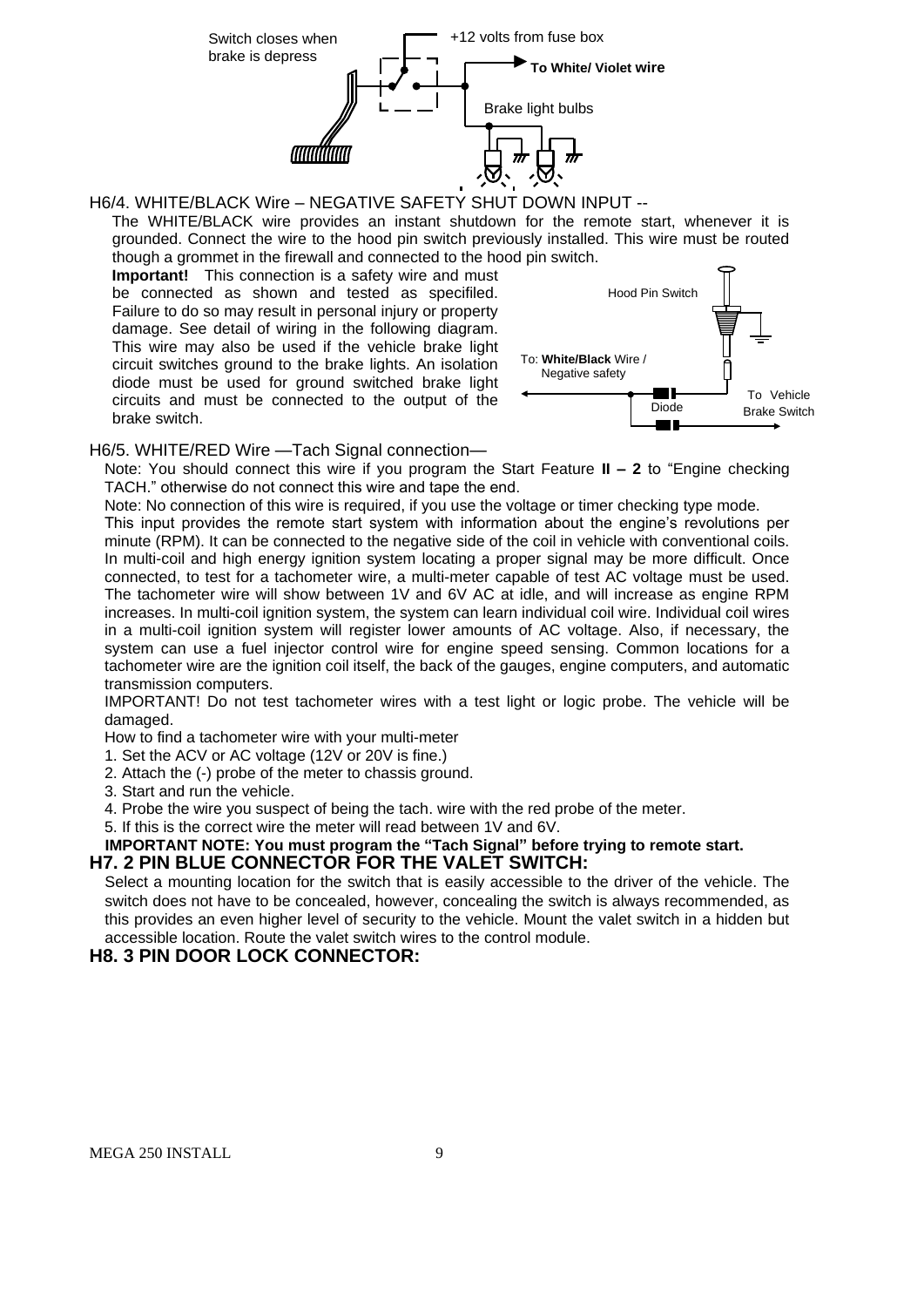**INSTALL NEW DOOR LOCK MOTOR**

I





#### **NEGATIVE TRIGGER DOOR LOCK SYSTE**





#### **2 STEP DOOR UNLOCK WIRE CONNECTION FOR 5 WIRE ALTERNATING DOOR LOCKS**



**POSITIVE TRIGGER DOOR LOCK SYSTEM**

Blue Wire Door lock Green Wire Door Unlock

> To Exiting Door Lock Relay

Locking **Master Switch** 

 $+ 12V$ 





### **VACUUM OPERATED DOOR LOCKING SYSTEM:**

TYPICAL OF MERCEDES BENZ AND AUDI. Locate the wire under the driver's kick panel. Use the voltmeter connecting to ground, verify that you have th correct wire with the doors unlocked, the voltmeter will receive "12 volts". Lock the doors and the voltmeter will read "0 volt". Move the alligator clip to +12V and the voltmeter will receive "12 volts". Cut this wire and make connections. Be sure to program door lock timer to 3.5 seconds.(See Alarm Feature **II – 1** Programming.)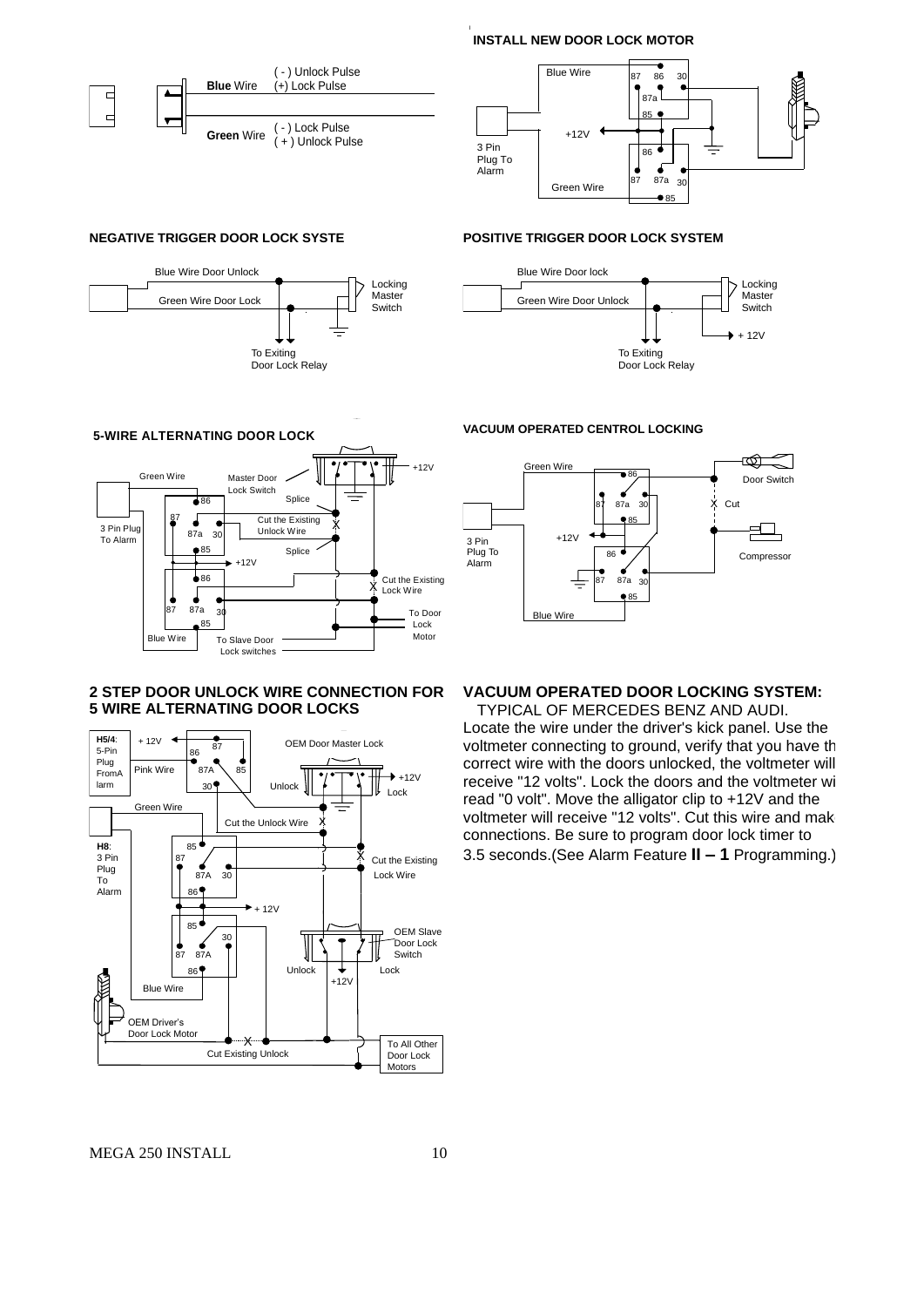### **2 STEP DOOR UNLOCK WIRE CONNECTION FOR GROUND SWITCHED DOOR LOCKS**



### **2 STEP DOOR UNLOCK WIRE CONNECTION FOR POSITIVE SWITCHED DOOR LOCKS**

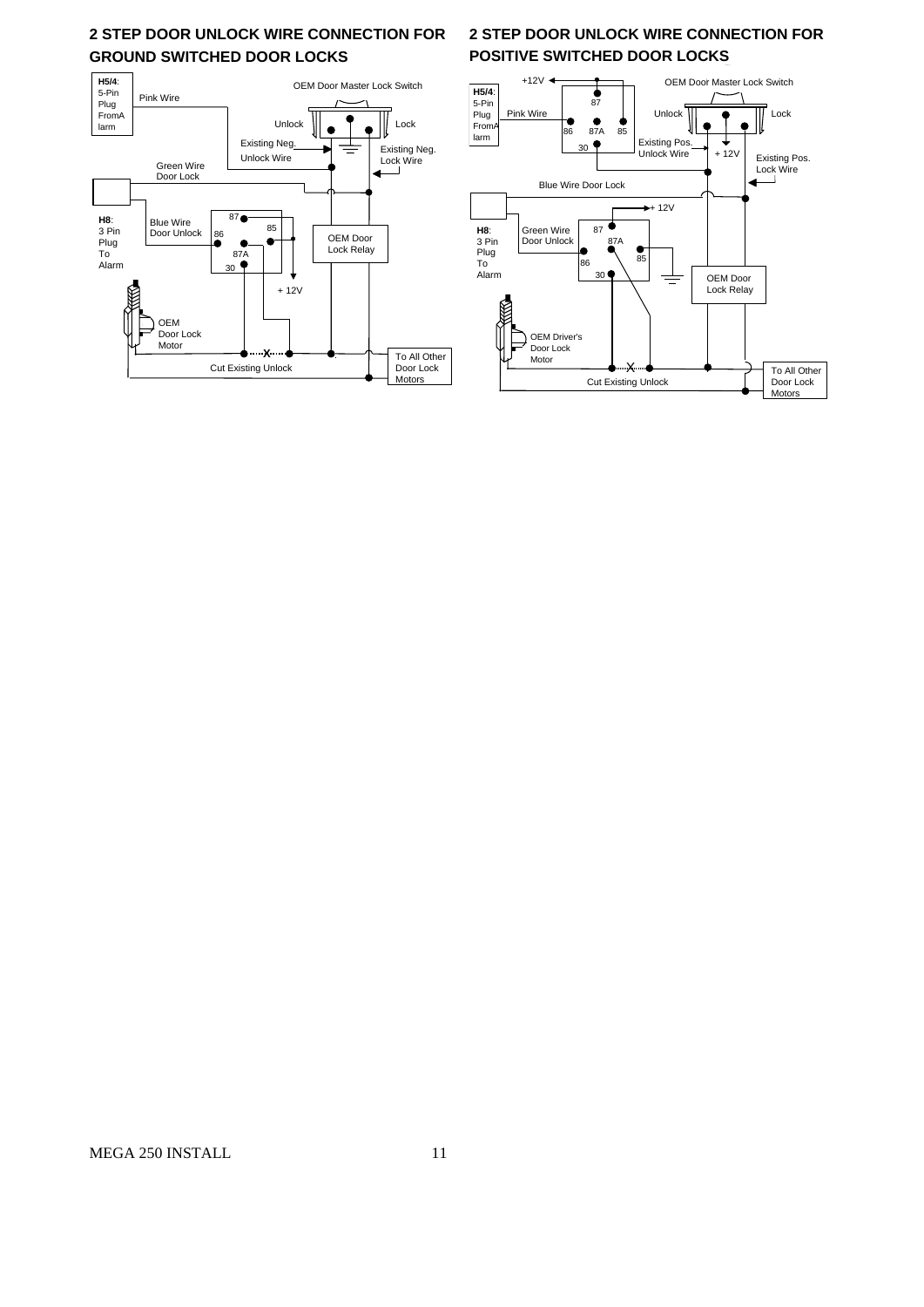### **PROGRAMMING**

### A. PROGRAMMING THE REMOTE TRANSMITTER:

**Note:** This mode will only retain the last 4 remote transmitters programmed. If the transmitter memory is exceeded, the security system will start deleting transmitters from memory in chronological order.

- 1. Turn the Ignition 'switch 'OFF/ON' 3 TIMES and stay in ON position. Within 15 seconds.
- 2. Push the Valet switch **3** times and holding in on **3rd** push until a long chirp is hearing and the LED start to flash then release the valet switch. You are now in the Transmitter programming mode.
- 3. Press and hold any button of the transmitter until the siren responds with a confirming chirp/ a flash from parking light / the LED turns on for 2 seconds indicating the signal has been stored into memory.
- 4. If you have additional transmitters (up to 4) that need to be programmed, repeat step 3 for each transmitter.

**Exit:** Turn Ignition to 'OFF' position, or leave it for 15 seconds. 3 long chirps & 3 parking light flashes to confirm exit.

### B. ALARM FEATURES PROGRAMMING:

### **ALARM FEATURE "I" PRORAMMING:**

- 1. Turn the Ignition 'switch 'ON/OFF' 3 TIMES and stay in OFF position.
- 2. Push the Valet switch 2 times and holding in on 2<sup>nd</sup> push until one chirp with a long chirp is hearing and the LED start to flash then release the Programming switch. You are now in the feature **'I'** programming mode.
- 3. Press and release the transmitter button 'A' corresponding to the feature 'A' you want to program.
	- a. The horn chirps and LED pause will indicate newly setting.
	- b.The factory default settings is always [2] LED flash, [2] horn chirp.
- 4 Depress the transmitter button 'A' again to change the feature. Simple keep re-depressing the transmitter button 'A' again until the module advances to your desired setting.
	- a. In this case, Press button 'A' again, the module would advance to [2] LED flash, [2] horn chirp.
	- b.Press button 'A' again, the module would advance to [3] LED flash, [3] horn chirps etc.

5. Depress the transmitter button 'B' corresponding to the feature 'B' you wants to program.

| Press                   | One Chirp / LED one pulse      | Two Chirps / LED two pulse       | Three Chirps / LED three           |
|-------------------------|--------------------------------|----------------------------------|------------------------------------|
| Transmitter             | <b>Factory Default Setting</b> |                                  | pulse                              |
| <b>Button</b>           |                                |                                  |                                    |
| $1 \bullet$             | Chirps on                      | Chirps off                       |                                    |
| $2\rightarrow$          | Pathway illumination feature   | "on" for 30-<br>Parking<br>light | Parking<br>light "on" for 30-      |
|                         | "off"                          | unlock<br>second<br>upon<br>an   | unlock<br>second<br>upon<br>an     |
|                         |                                | signal                           | signal & 10-second upon a          |
|                         |                                |                                  | lock signal.                       |
| 35                      | $H5/4$ Pink Wire = 2-Step      | $H5/4$ Pink Wire = Factory       | H5/4<br>Pink<br>Wire<br>$=$ Start  |
|                         | Door Unlock Output             | Disarm<br>Signal<br>Security     | (Shock<br><b>Status</b><br>Sensor  |
|                         |                                | Output                           | <b>Bypass Control) Output</b>      |
| $4$ *                   | H2/4 Brown Wire<br>$=$ Horn    | $H2/4$ Brown Wire = Channel      | $H2/4$ Brown Wire = Rearm          |
|                         | Output                         | 4 Output                         | <b>Signal Output</b>               |
|                         |                                |                                  |                                    |
| $5 \blacktriangleright$ | H5/3 White<br>Wire $=$<br>Dome | $H5/3$ White Wire = Channel      | $H5/3$ White Wire = Ground         |
|                         | <b>Light Output</b>            | 4 Output                         | <b>Output During Start (Crank)</b> |

**Exit:** Turn Ignition to 'ON' position, or leave it for 15 seconds. 3 long chirps & 3 parking light flashes to confirm exit.

**Ground Output During Start (Crank) =** This wire will provide a 200mA ground output while the starter output of the remote start unit is active. This output can be used to activate the Crank Low/Bulb Test wire found in some GM vehicles. This wire is also referred to as the ECM wake up wire in some vehicles.

### **ALARM FEATURE "II" PRORAMMING:**

1 Turn the Ignition 'switch 'ON/OFF' 3 TIMES and stay in OFF position.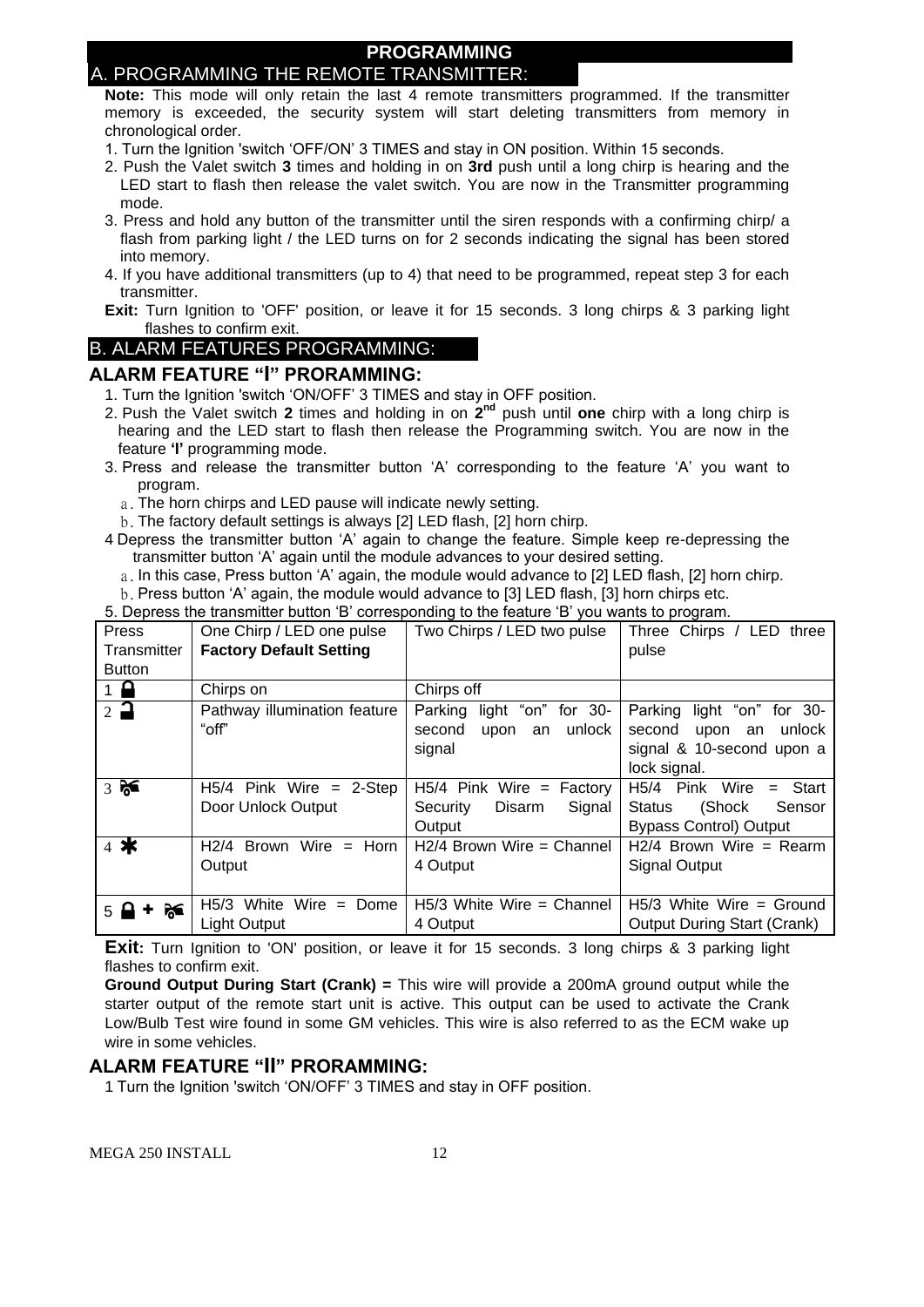2 Push the Valet switch **4** times and holding in on the **4 th** push until **two** chirps with a long chirp is hearing and the LED start to flash then release the valet switch. You are now in the Alarm feature **'II'** programming mode.

|  | 3 Press and release the transmitter button 'A' corresponding to the feature 'A' you want to program. |  |
|--|------------------------------------------------------------------------------------------------------|--|

| Press                         | One Chirp /                      | Two Chirps /           | Three Chirps /          | Four Chirps /         |
|-------------------------------|----------------------------------|------------------------|-------------------------|-----------------------|
| Transmitter                   | LED one pulse                    | LED two pulse          | LED three pulse         | LED four pulse        |
| <b>Button</b>                 | <b>Default</b><br><b>Factory</b> |                        |                         |                       |
|                               | <b>Setting</b>                   |                        |                         |                       |
| $\overline{1}$ $\overline{1}$ | Door<br>0.8-second               | 3.5-second<br>Door     | Double pulse unlock     | with<br>Door<br>lock. |
|                               | lock pulses.                     | lock pulse.            |                         | "Comfort Feature"     |
| $2\overline{a}$               | Ignition<br>controlled           | Ignition<br>controlled | Ignition<br>controlled  | Without<br>ignition   |
|                               | door locks & unlocks             | door locks only        | door unlocks only       | controlled door locks |
|                               |                                  |                        |                         | & unlocks             |
| 35                            | before<br><b>lock</b><br>Door    | after<br>lock<br>Door  | before<br>Door<br>lock. | Without this feature  |
|                               | start                            | shut-down              | start and Door lock     |                       |
|                               |                                  |                        | after shut-down         |                       |
| $4$ *                         | $H6/1$ Green Wire =              | $H6/1$ Green Wire =    |                         |                       |
|                               | Pulse<br>Remote                  | Pulse<br>Remote<br>3   |                         |                       |
|                               | <b>Start</b>                     | Start                  |                         |                       |

**Exit:** Turn Ignition to 'ON' position, or leave it for 15 seconds. 3 long chirps & 3 parking light flashes to confirm exit.

#### **Comfort Feature:**

Some Vehicles have a special "COMFORT feature". When you lock the door with the key, you just have to keep on turning the key on the door about 5 or 7 seconds and the window will close directly.

If your vehicle with "COMFORT feature" and you wish the door being locked and the window being closed automatically at the same time by remote control, you can set the alarm feature **II-1** "with comfort feature."

### **REMOTE START FEATURE PROGRAM MODE.**

### **START FEATURE "I" PRORAMMING:**

- 1. Turn the Ignition 'switch 'ON/OFF' 3 TIMES and stay in OFF position.
- 2. Push the Valet switch **8** times and holding in on the **8 th** push until **Four** chirps with a long chirp is hearing and the LED start to flash then release the valet switch. You are now in the Start feature **'I'** programming mode.
- 3. Press and release the transmitter button 'A' corresponding to the feature 'A' you want to program.

| <b>Press</b>       | One Chirp /                                                   | Two Chirps /                                                  | Three Chirps /                                         | Four Chirps /                                    |
|--------------------|---------------------------------------------------------------|---------------------------------------------------------------|--------------------------------------------------------|--------------------------------------------------|
| Transmitter        | LED one pulse                                                 | LED two pulse                                                 | LED three pulse                                        | LED four pulse                                   |
| <b>Button</b>      | <b>Default</b><br><b>Factory</b>                              |                                                               |                                                        |                                                  |
|                    | <b>Setting</b>                                                |                                                               |                                                        |                                                  |
| $1$ $\blacksquare$ | Gasoline Engine                                               | Diesel Engine<br>and<br>10 seconds warn-up<br>timer           | Diesel<br>Engine<br>and<br>15 seconds warn-up<br>timer | Diesel Engine and<br>20 seconds warn-up<br>timer |
| $2$ $\bullet$      | 10 minutes run time                                           | 20 minutes run time                                           | 30 minutes run time                                    | 5 minutes run time                               |
| 35                 | alarm<br>Factory<br>disarm with channel<br>3 on               | Without this feature                                          |                                                        |                                                  |
| $4$ *              | parking<br>Constant<br>light output                           | Flashing<br>parking<br>light output                           |                                                        |                                                  |
| 5 <sub>1</sub>     | ≭<br>∗<br>Press<br>Activate<br>button<br>$=$<br>Remote Start. | $\ast$<br>Press<br>Activate<br>button<br>$=$<br>Remote Start. | Press *<br>button $=$<br>Activate<br>Remote<br>Start.  |                                                  |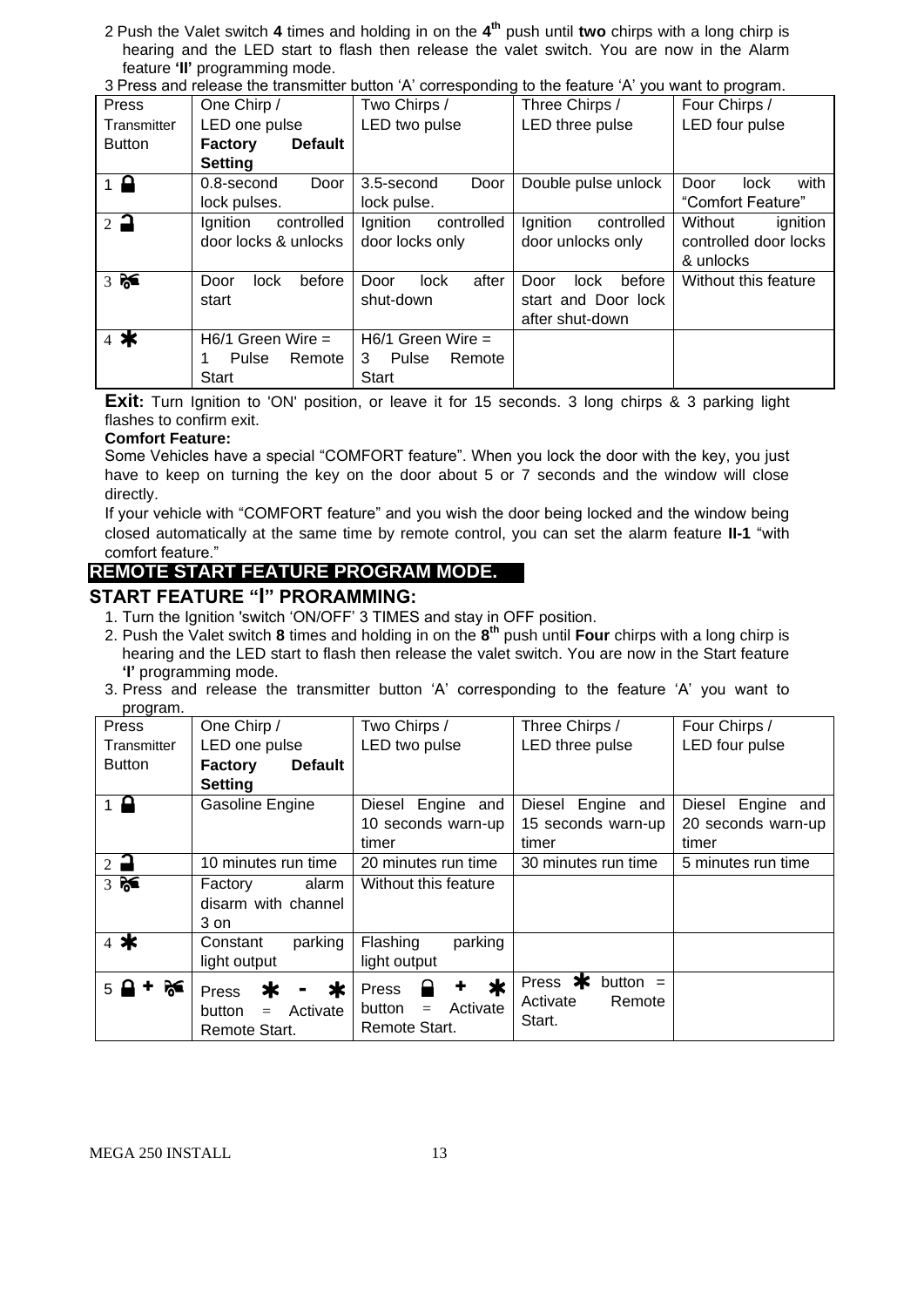| $6$ $\rightarrow$ + $\star$ | The Vehicle without<br>Mode (The<br>Turbo<br>system Cannot be<br>Lock / Unlock with<br>the engine running.) | The<br>Vehicle<br>has<br>aftermarket Turbo<br>timer installed:<br>The system Can be<br>Lock / Unlock with<br>the engine running. | Built-in Turbo Timer<br>Control is<br>Press $\rightarrow$ and $\cdot \cdot \cdot$ Press $\rightarrow$ and $\cdot \cdot \cdot$<br>buttons at the same   buttons at the same<br>time<br>control I<br>to<br>Engine running one<br>minute. | <b>Built-in Turbo Timer</b><br>Active: Control is<br>Active:<br>control<br>time<br>to<br>Engine<br>running<br>three minute. |
|-----------------------------|-------------------------------------------------------------------------------------------------------------|----------------------------------------------------------------------------------------------------------------------------------|----------------------------------------------------------------------------------------------------------------------------------------------------------------------------------------------------------------------------------------|-----------------------------------------------------------------------------------------------------------------------------|
|                             |                                                                                                             |                                                                                                                                  | <b>Five chirps</b> = Built-in Turbo Timer Control is Active / Press $\rightarrow$ and<br>* buttons at the same time to control Engine running five minutes.                                                                            |                                                                                                                             |
|                             | 3 Hour Time start                                                                                           | 2 Hour Time Start                                                                                                                |                                                                                                                                                                                                                                        |                                                                                                                             |

**Exit:** Turn Ignition to 'ON' position, or leave it for 15 seconds, 3 long chirps & 3 parking light flashes to confirm exit.

#### **SAFE START (Child safety mode)**

Factory defaults setting to press the  $*$  button twice to start the vehicle.

Programming this feature to eliminate an accidental remote start, when kids enter this transmitter, it

requires: The user presses the transmitter  $\Box$  and  $\bigstar$  buttons at the same time to start the vehicle.

### **START FEATURE "II" PRORAMMING:**

- 1. Turn the Ignition 'switch 'ON/OFF' 3 TIMES and stay in OFF position.
- 2. Push the Valet switch 10 times and holding in on the **10th** push until **five** chirps with a long chirp is hearing and the LED start to flash then release the valet switch. You are now in the Start feature **'II'** programming mode.
- 3. Press and release the transmitter button 'A' corresponding to the feature 'A' you want to program.

| $\sim$<br>Press               | One Chirp /                      | Two Chirps /                                                                              | Three Chirps /               | Four Chirps /                              |
|-------------------------------|----------------------------------|-------------------------------------------------------------------------------------------|------------------------------|--------------------------------------------|
|                               |                                  |                                                                                           |                              |                                            |
| Transmitter                   | LED one pulse                    | LED two pulse                                                                             | LED three pulse              | LED four pulse                             |
| <b>Button</b>                 | <b>Factory</b><br><b>Default</b> |                                                                                           |                              |                                            |
|                               | <b>Setting</b>                   |                                                                                           |                              |                                            |
| $1\blacksquare$               |                                  | Exit the programming mode. (3 long chirp & 3 parking light flashes to confirm this exit.) |                              |                                            |
| $2$ $\blacksquare$            | Checking<br>Engine               | Checking<br>Engine                                                                        | Engine<br>Checking           |                                            |
|                               | TACH                             | Voltage                                                                                   | <b>OFF</b>                   |                                            |
| $\overline{3}$ $\overline{4}$ | <b>RPM</b> learning              |                                                                                           |                              |                                            |
|                               | <b>Start Timer:</b>              |                                                                                           | 0.8-second                   | (2 chirps), 1.0-second<br>- (3             |
|                               | 0.6-second                       |                                                                                           |                              | chirps), 1.2-second (4 chirps), 1.4-second |
|                               |                                  |                                                                                           | chirps), 1.6-second (6<br>(5 | chirps),                                   |
|                               |                                  |                                                                                           |                              | 1.8-second (7 chirps), 2.0-second (8       |
|                               |                                  |                                                                                           |                              |                                            |
|                               |                                  |                                                                                           |                              | chirps), 3.0-second (9 chirps), 4.0-second |
|                               |                                  |                                                                                           | $(10 \text{ chirps})$ ,      |                                            |
| 4 <sup>8</sup>                | Low check level for              | Hi check level for                                                                        |                              |                                            |
|                               | "Engine Checking                 | Checking<br>"Engine                                                                       |                              |                                            |
|                               | TACH" mode or                    | TACH" mode or                                                                             |                              |                                            |
|                               | Hi check level for l             | Low check level for                                                                       |                              |                                            |
|                               | Checking<br>"Engine              | Checking<br>"Engine                                                                       |                              |                                            |
|                               |                                  |                                                                                           |                              |                                            |
|                               | Voltage" mode                    | Voltage" mode                                                                             |                              |                                            |
|                               |                                  | Start / Stop the system for TESTING & ADJUSTMENT                                          |                              |                                            |
|                               |                                  |                                                                                           |                              |                                            |

**Exit:** Press the **button on the transmitter.** 3 long chirps & 3 parking light flashes to confirm exit. **ENGINE CHECKING TACH. / RPM LEARNING** 

**Important Note:** You must program the "Tach Signal" before trying to remote start.

1. Turn the Ignition switch 'ON/OFF' **3** TIMES and stay in **OFF** position.

- 2. Push the Valet switch **10** times and hold it until **five** chirps with a long chirp is hearing and the LED start to flash then release the valet switch.
- 3. Press and release the transmitter  $\blacksquare$  and  $\blacksquare$  buttons at the same time once to set the "Engine" Checking TACH.". [1] LED flash, [1] chirp to confirm this setting.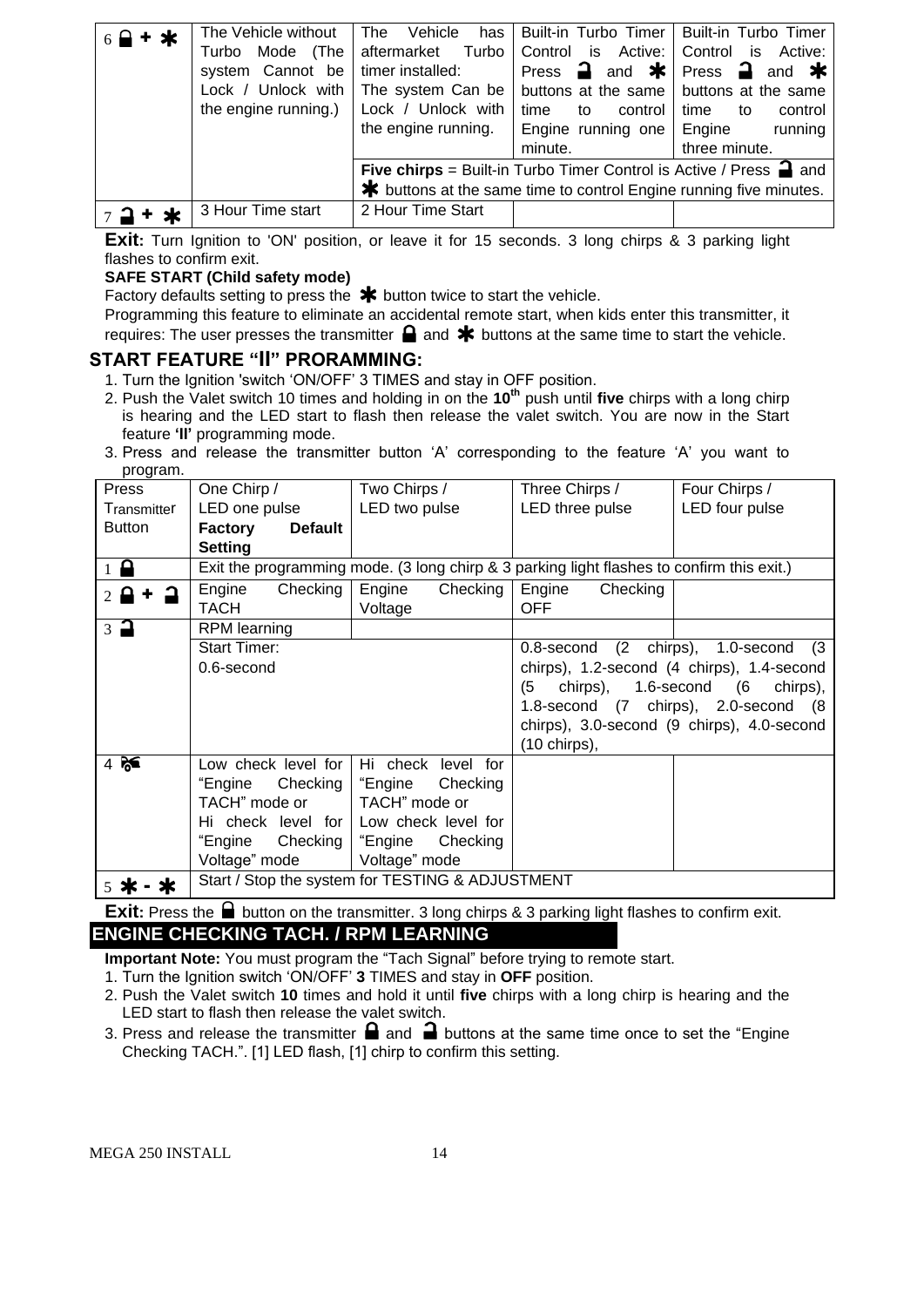- 4. Press and release the transmitter  $\blacksquare$  button once, [1] LED flash, [1] chirp to indicate you are in feature 5. Start the vehicle with the key. (While the engine is running, the parking light & LED will flash, If do not, please check tachometer White/Red wire connection. **(H6/5)**
- 6. Press and hold the valet switch for 2 seconds until a long chirp and the LED / the parking light will constantly on for two seconds. The RPM signal is learned.
- 7. Turns off the ignition switch to stop engine running.

Once you complete step 7, you can adjust and test "Check Level" as below:

### **CHECK LEVEL PROGRAMMING: (TEST and ADJUST)**

- 1. Press the  $\bigstar$  button twice on the transmitter to start the vehicle.
- 2. If everything goes well:
	- a. Press the  $*$  button twice on the transmitter to stop engine running. You have been completed this programming successfully.
	- b. Press  $\blacksquare$  button on the transmitter to exit the program mode. There will be 3 long chirps & 3 parking light flashes for confirmation.
- 3. If the crank time is too short, (The engine did not successfully run before the starter quit cranking):
	- a. Press the  $*$  button on the transmitter to turn ignition lights "OFF".

Press  $\delta$  button on the transmitter to set proper "Check Level" to Hi position. [2] LED flashes, [2] chirps to confirm this setting

- b. Repeat the step  $1 4$ .
- 4. If the crank time is too long, (Engine is successfully running, while the starter is still cranking):
	- a. Press the  $\bigstar$  button on the transmitter to stop engine running.
	- Press  $\delta$  button on the transmitter to set proper " Check Level " to Low position. [1] LED flash, [1] chirp to confirm this setting
	- b. Repeat the step1 4.

### **ENGINE CHECKING VOLTAGE**

- **Important Note:** The voltage "Check Level" for most vehicles would be set in "Hi Check Level**",**  while in "Engine Check Voltage" mode, the "Check Level" must be set at "HI" position first.
- 1. Turn the Ignition 'switch 'ON/OFF' 3 TIMES and stay in OFF position.
- 2. Push the Valet switch **10** times and holding in on the **10th** push until five chirps with a long chirp is hearing then release the valet switch.
- 3. Press the transmitter  $\blacksquare$  and  $\blacksquare$  buttons at the same time to set the "Engine Checking Voltage". [2] LED flashes, [2] chirps to confirm this setting.
- 4. Press button on the transmitter to set "**Check Level**" to **"HI"** position. [2] LED flashes, [2] chirps to confirm this setting.

Once you complete step 4, you can adjust and test "Start Timer" as below:

### **START TIMER PROGRAMMING: (TEST and ADJUST)**

- 1. Press the  $*$  button twice on the transmitter to start the vehicle.
- 2. If everything goes well, Wait for 15 seconds:
	- a. If the engine still running.
		- I. Press the  $\bigstar$  button twice on the transmitter to stop engine running. You have been completed this programming successfully.

II. Press  $\blacksquare$  button on the transmitter to exit the program mode. There will be 3 long chirps & 3 parking light flashes for confirmation.

- b. If the engine shut down after the vehicle has been started.
	- I. Press the  $\clubsuit$  button twice on the transmitter to turn ignition lights "OFF".
	- II. Press button on the transmitter to set "**Check Level**" to LOW position. [1] LED flash, [1] chirp to confirm this setting
	- III. Repeat the step1 2.
- 3. If the crank time is too long, (Engine is successfully running, while the starter is still cranking):
- a. Press the  $*$  button twice on the transmitter to stop engine running.
- b. Press  $\blacksquare$  button on the transmitter to set proper "Start Timer". The chirp & LED pause will confirm this enter. (Decrease "Start Timer" is necessary.)
- c. Repeat the step1 4.

4. If the crank time is too short, (The engine did not successfully run before the starter quit cranking):

MEGA 250 INSTALL 15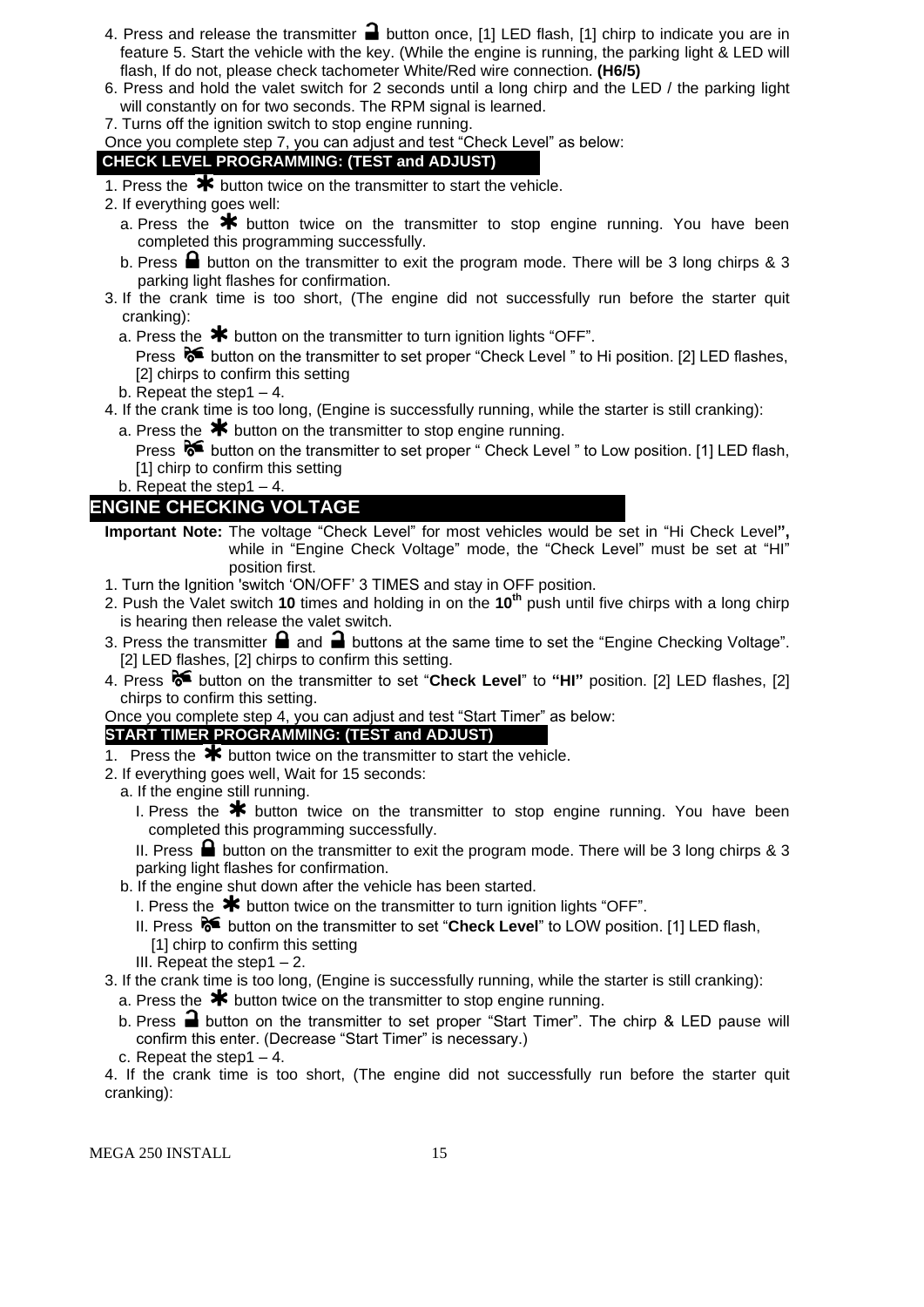- a. Press the  $*$  button twice on the transmitter to turn ignition lights "OFF".
- b. Press  $\blacksquare$  button on the transmitter to set proper "Start Timer". The chirp & LED pause will confirm this enter. (Increase "Start Timer" is necessary.)
- c. Repeat the step  $1 4$ .

### **ENGINE CHECKING OFF**

- 1. Turn the Ignition 'switch 'ON/OFF' 3 TIMES and stay in OFF position.
- 2. Push the Valet switch **10** times and holding in on the **10th** push until **five** chirps with a long chirp is hearing and the LED start to flash then release the valet switch.
- 3. Press the transmitter  $\bigoplus$  and  $\bigoplus$  buttons at the same time to set the "Engine Checking Off". [3] LED flash, [3] chirp to confirm this setting

Once you complete step 3, you can adjust and test "Start Timer" as below:

### **START TIMER PROGRAMMING: (TEST and ADJUST)**

- 1. Press the  $*$  button twice on the transmitter to start the vehicle.
- 2. If everything goes well:
	- a. Press the  $\clubsuit$  button twice on the transmitter to stop engine running. You have been completed this programming successfully.
	- b. Press  $\blacksquare$  button on the transmitter to exit the program mode. There will be 3 long chirps & 3 parking light flashes for confirmation.

### 3. If the crank time is too long, (Engine is successfully running, while the starter is still cranking):

- a. Press the  $*$  button twice on the transmitter to stop engine running.
- b. Press the  $\blacksquare$  button on the transmitter to set proper "Start Timer". The chirp & LED pause will confirm this enter. (Decrease "Start Timer" is necessary.)
- c. Repeat the step1 4.

4. If the crank time is too short, (The engine did not successfully run before the starter quit cranking):

- a. Press the  $\mathbf{\mathbf{\#}}$  button twice on the transmitter to turn ignition lights "OFF"
- b. Press  $\blacksquare$  button on the transmitter to set proper "Start Timer". The chirp & LED pause will confirm this enter. (Increase "Start Timer " is necessary.)

### c.Repeat the step1 – 4.

- **RETURN TO FACTORY DEFAULT SETTING:**
	- 1. Turn the ignition ON then OFF 3 TIMES and stay in OFF position.
	- 2. Push the Valet switch **12** times and holding in on the **12th** push until **Six** chirp with a long chirp is hearing and the LED start to flash then release the valet switch. You are now in the "Return To Factory Default Setting" programming mode.

### **ALARM FEATURE ALL RETURNS TO FACTORY DEFAULT SETTING:**

3. Press the transmitter **a** and  $\delta$  buttons at the same time for 5 seconds, there will be a confirmation six chirp with 3 long chirp and the LED turns On for 2 seconds to confirm the system "Alarm Feature I & II Programming all returns to factory default setting.

### **START FEATURE ALL RETURNS TO FACTORY DEFAULT SETTING:**

4. Press  $\mathcal{F}$  button first, within 3 seconds press and hold the  $\mathbf{a}$  and  $\mathbf{b}$  buttons at the same time for 5 seconds, there will be a confirmation six chirp with 3 long chirp and the LED turns On for 2 seconds to confirm the system "Start Feature I & II Programming all returns to factory default setting.

### **SHUTDOWN DIAGNOSTICS**

- The unit has the ability to report the cause of the last shutdown of the remote start system.
- 1. Turn the Ignition 'switch to 'ON position.
- 2. Press the  $\delta$  button on the transmitter.
- 3. The LED will now report the last system shutdown by flashing for one minute in the following grouped patterns:

| <b>LED</b><br>Shutdown Mode                                                  |  |
|------------------------------------------------------------------------------|--|
| <b>Flashes</b>                                                               |  |
| (-) Safety Shutdown input (Hood)or<br>1. Close the hood.                     |  |
| 2. Check H6/4 White/ Black wire connection.                                  |  |
| (+) Safety Shutdown input or<br>3. Check H6/3 White/ Violet wire connection. |  |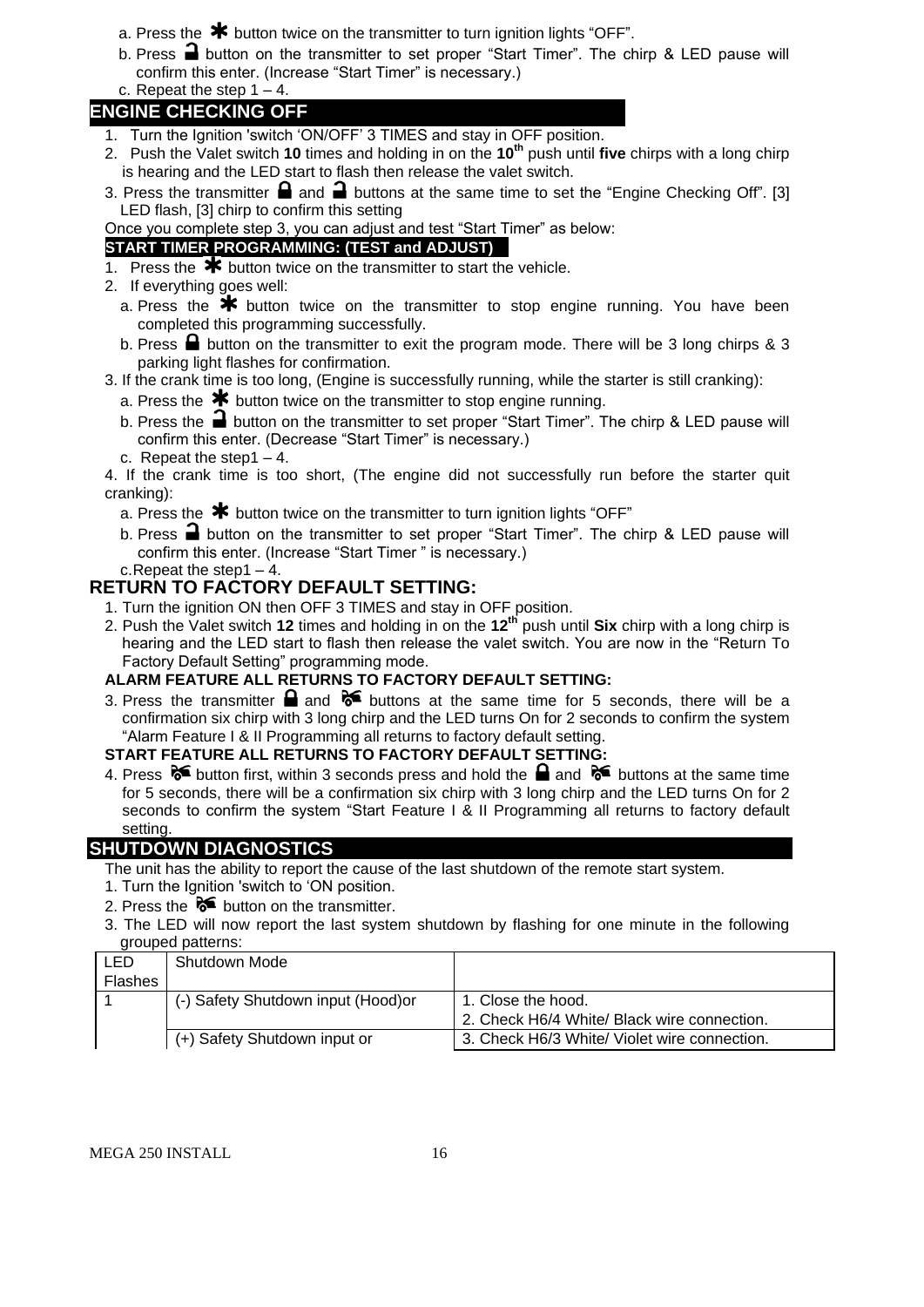|                                   | Neutral Safety Switch input fail     | 4. Move the Enable Toggle Switch to "ON"<br>position. (If installed)<br>5. Move the gear selector to "Park"/ "NEUTRAL"<br>position.<br>6. Check H6/2 Black/White wire connection. |  |
|-----------------------------------|--------------------------------------|-----------------------------------------------------------------------------------------------------------------------------------------------------------------------------------|--|
| 3                                 | No RPM (Engine Checking TACH.) or    | Check H6/5 White/Red wire connection                                                                                                                                              |  |
|                                   | Low Voltage (Engine Checking Voltage | Program the "Check Level" from<br>"Hi Check Level" to "Low Check Level"                                                                                                           |  |
| 5                                 | Over-rev                             |                                                                                                                                                                                   |  |
| 6                                 | System timed out                     |                                                                                                                                                                                   |  |
| $\overline{7}$                    | Transmitter                          |                                                                                                                                                                                   |  |
| 8                                 | Tach. Signal has not been learned    | (Start Feature $II - 2/3$ )<br>Re-learning the RPM                                                                                                                                |  |
| <b>TESTING YOUR INSTALLATION:</b> |                                      |                                                                                                                                                                                   |  |

**Caution!!** The follow procedure must be performed after the installation of the Remote Start Device. It is the responsibility of the installing technician to complete these tests. Failure to test the unit in the following manner may result in personal injury, property damage, or both.

- 1. Test the BRAKE shutdown circuit: With the vehicle in park (P), start the vehicle using the remote transmitter, Once the engine is running, press the brake pedal. The vehicle should shut down immediately. If the vehicle continues to run, check the brake circuit WHITE/ VIOLET wire (H6/3) connection.
- 2. Test the HOOD PIN shutdown circuit: Start the vehicle using the remote transmitter, Once the engine is running, pull the hood release and raise the hood. The vehicle should shut down immediately. If the vehicle continues to run, check the hood pin WHITE/ BLACK wire (H6/4) connection.

### **3. NEUTRAL START SAFETY TEST:**

- 1. Set the vehicle parking brake.
- 2. Block the drive wheels to prevent vehicle movement.
- 3. Sitting in the vehicle, turn the ignition switch to "ON" or "RUN" position. But do not start the engine.
- 4. Step on the brake pedal and shift the gear selector into "DRIVE" (D).
- 5. Put your foot over the brake pedal but do not press down on it. Be ready to step on the brake to shut down the Remote Start Device.
- 6. Start the vehicle using remote transmitter.
- a. If the starter does not engage, the test is complete.
- b. If the starter engages, immediately step on the brake pedal to shut down the system, recheck your VIOLET wire (H1/1 starter output wire) connection. The heavy gauge VIOLET wire must be connected to the ignition switch side of the Neutral Start Switch. If the vehicle you are working on does not have an Electrical Neutral Safety Switch, it will be necessary to reconfigure the Remote Starts Wiring to accommodate this vehicle. The information concerning the Mechanical Neutral Safety Switch provided below will help you to determine if the vehicle you are working on has this type of safety switch and will provide alternate wiring methods to accommodate this situation.

### **MECHANICAL NEUTRAL SAFETY SWITCH CONSIDERATIONS:**

Mechanical neutral safety switch configurations differ slightly in that they do not offer the same level of safety when installing a remote start device. Often when the ignition switch is turned off while the gear selector is in any position other than park or neutral, the mechanical function will not allow the key to be turned to the start position or be removed from the ignition cylinder. This configuration prevents mechanical operation while the vehicle is in gear but offers no consideration for electrical operation. Because of this potential problem, this installation requires the additional connection of a safety wire from the remote start device to the vehicle PARK/NEUTRAL ECM input or the vehicle key in sensor. This connection will prevent remote start operation if the key is left in the ignition switch regardless of the gear selector position.

### **PARK/NEUTRAL ECM INPUT:**

The Park/Neutral ECM input is the preferred method of installation. This not only maintains the integrity of the factory circuit, it is also the easiest to install, providing the vehicle you are working on has this ECM input.

The installation required for this application (shown below), indicates in the slight reconfiguration of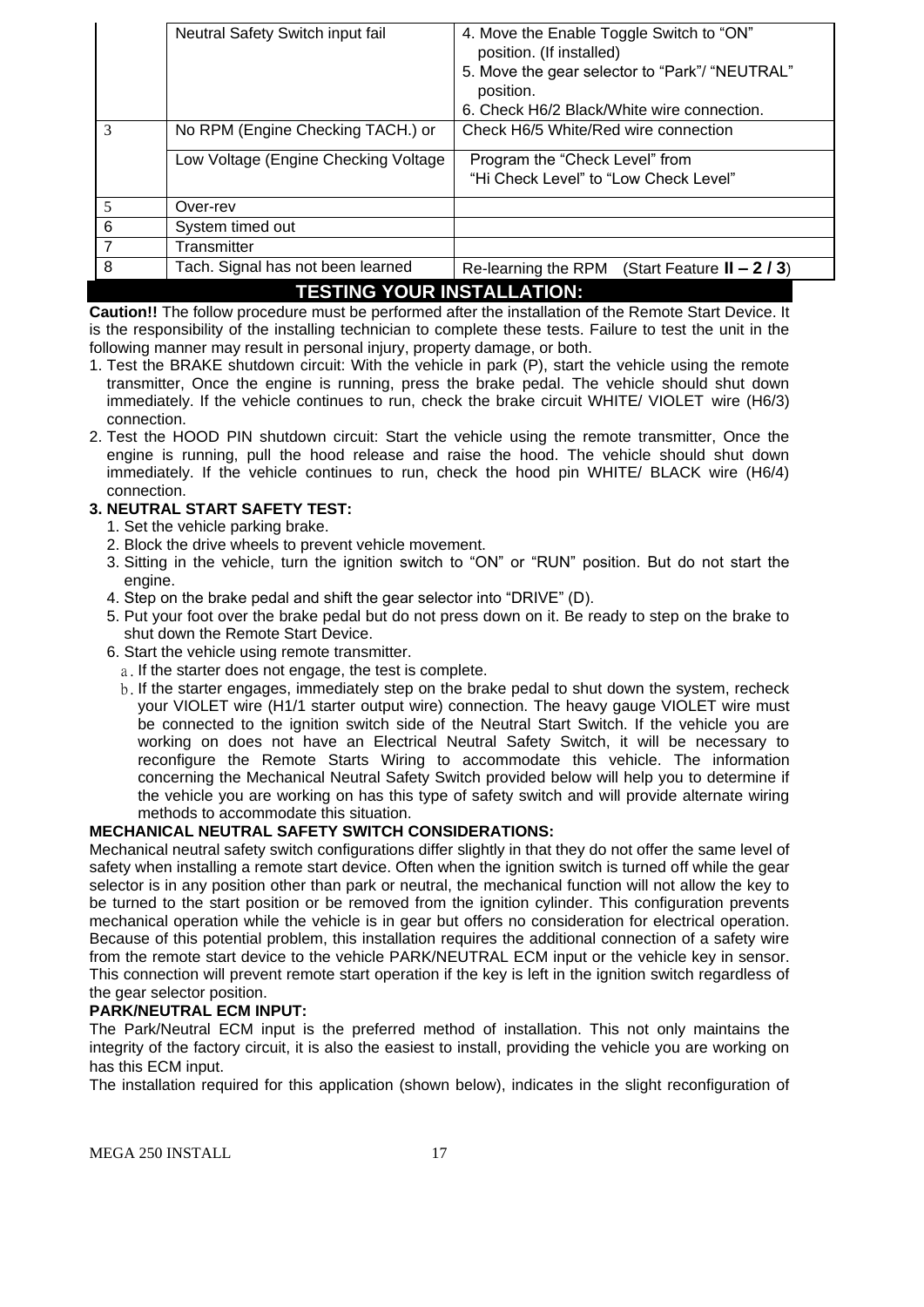the control switch wiring. Shown is a typical GM Park/Neutral ECM input circuit. To connect the Remote Start unit to the GM Park/Neutral ECM input:

- 1. Locate the Orange/Black reference wire in the "C2" connector found at the ECM in GM B Body vehicles or, locate the equivalent reference wire in the vehicle you are installing the Remote Start Unit in.
- 2. Connect the BLACK/WHITE Neutral Safety Switch wire (H6/2) to this reference wire.

NOTE: If the optional remote starts enable toggle switch is installed, connect the one side the enable switch to this reference wire and connect the other side of the enable switch to the BLACK/WHITE Neutral Safety Switch wire (H6/2) of the Remote Start unit.

The reference diagram below shows a typical GM B Body ECM reference wire and how it is to be connected to the Remote Start Unit.



#### **KEY IN SENSOR CIRCUITS:**

If the vehicle you are working on does not have or you cannot locate the ECM reference wire, there are two alternatives available. Although not preferred, the vehicle Key In Sensor may be reconfigured to allow a margin of safety and will prevent the vehicle with a Mechanical Neutral Start Switch from starting in gear.

WE ADVISES THAT YOU MAINTAIN THE FACTORY CIRCUIT WHENEVER POSSIBLE. The following two circuits may be used only if the above circuit is not available.

**NOTE:** When completing an installation using either of the following key in sensor circuits, if the operator inserts the ignition key while the vehicle is running under the control of the Remote Start, the vehicle will shut down. This must be explained to the operator as it is in contrast to the normal operation of a vehicle utilizing an electrical neutral start switch and is inconsistent with the operators manual.

Additional information concerning Key in Sensor methods 1&2 are listed below and should be reviewed before considering either alternative.

Method 1 will allow the safety required for the remote start unit and prevent the vehicle from starting while in any gear other than Park or Neutral while the key is in the ignition cylinder however, if the key is left in the ignition switch and the door is left opened, the added relay will be energized causing a 150mA drain on the battery.

Method 2 will allow the safety required for the remote start unit and prevent the vehicle from starting while in any gear other than Park or Neutral while the key is in the ignition cylinder however, the original factory key in chime module will not alert the owner that the key has been left in the ignition switch. In addition, this may also effect other warning tones such as the light on reminder.

These situations should be carefully considered before altering the vehicle's wiring and must be fully explained to the consumer.

### **METHOD 1**



To connect to the key in sensor as shown in method 1:

A. Locate the control wire that connects the drivers door pin switch to the key in sensor switch.

- B. Cut this wire and connect the ignition cylinder side to chassis ground.
- C. Locate the key in sensor switch wire that connects the chime module to the ignition cylinder.
- D. Cut this wire and connect the ignition cylinder side to terminal 30 of a P&B VF45F11 or equivalent relay.